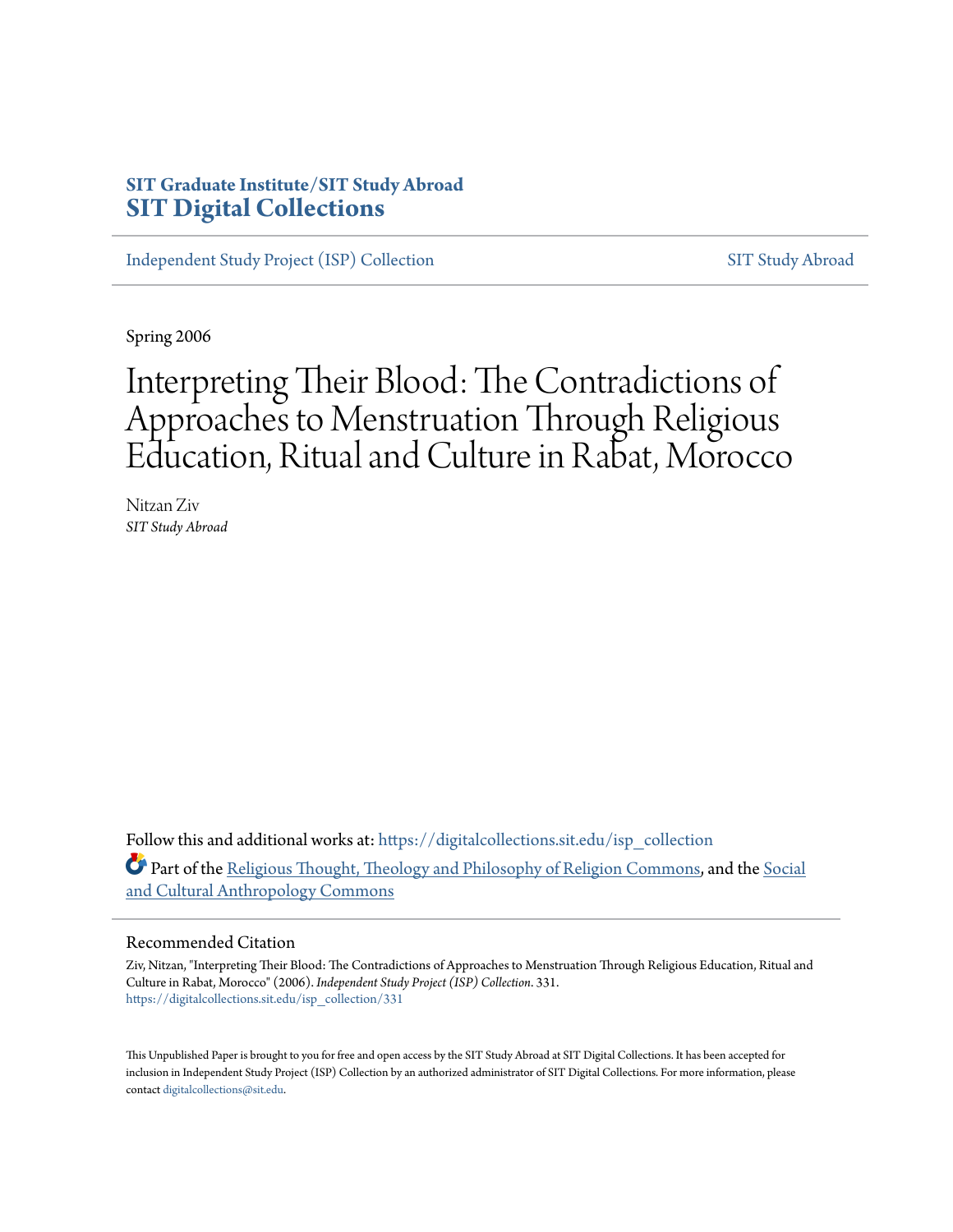## *Interpreting their Blood: the Contradictions of*

## *Approaches to Menstruation through Religious*

## *Education, Ritual and Culture in Rabat, Morocco*

*By Nitzan Ziv* 

*Wesleyan University* 

*Advisor:* Farah Cherif D'Ouezzan

*SIT Spring 2006*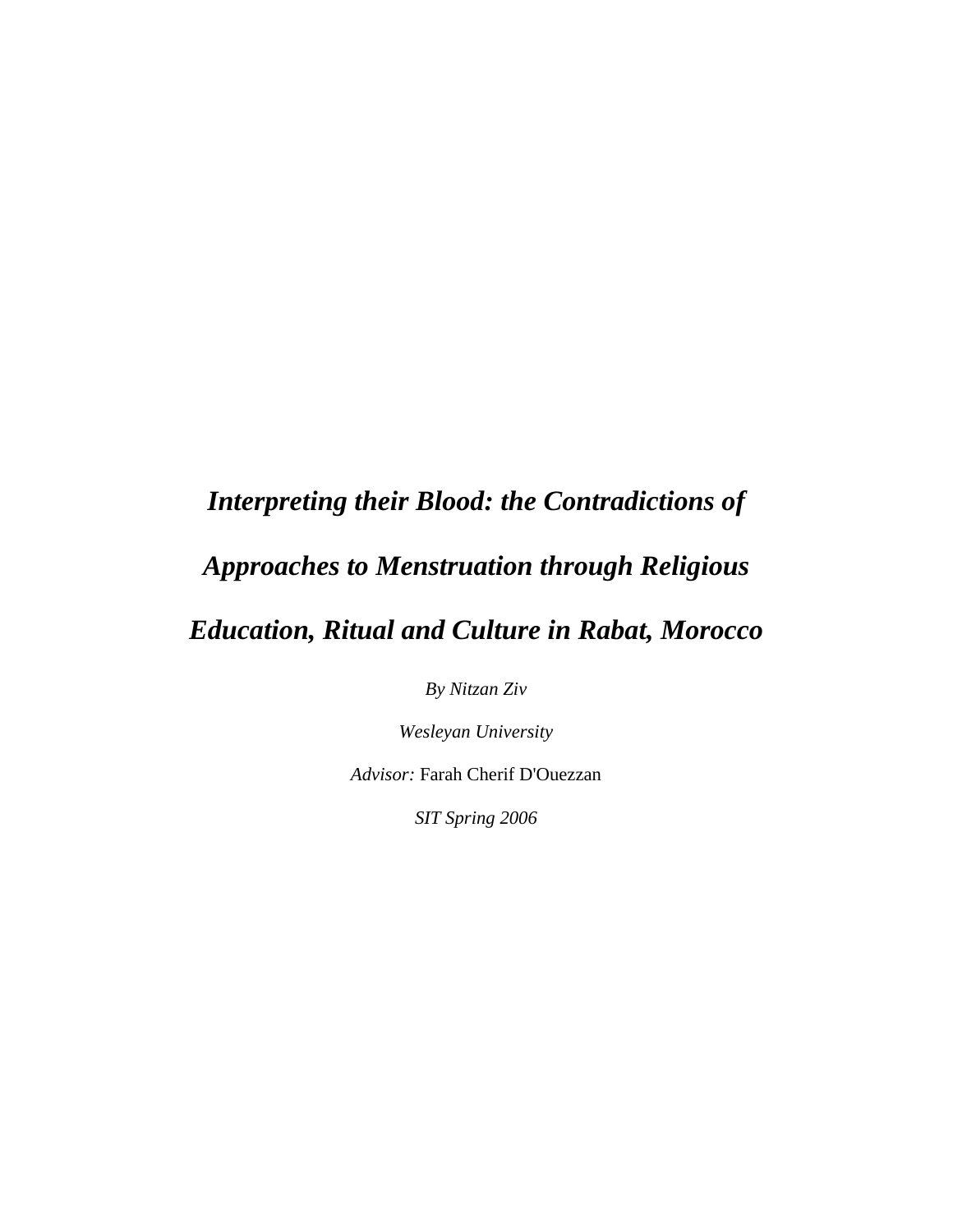#### **Abstract**

Menstruation is often perceived by individuals of different cultural and religious backgrounds as dirty or impure, and therefore has become a demeaning feature of womanhood. The dialectical concepts of purity and impurity are integral parts of Islamic religion, thought and practice as they draw lines between those things sacred and those profane. Women's religious education, in particular, is critical in establishing positive reinforcement for their perceptions of their physical selves and their role in society. However, education in this manner cannot be limited to schools and religious institutions; family and culture are integral parts of a women's education about subjects relating to her menstruation. Through an investigation of Islamic approaches to menstruation, this paper attempts to asses the relationship between the realms of formal religion as presented through texts and educators on menstruation and societal cultural perceptions of the subject in Morocco. Rituals of purity become a critical indication, manifestation and tool of the discourse that are both followed and redefined by different women.

#### **Acknowledgments**

None of my research and findings could have taken place without the help and assistance of many friends and colleagues with whom I have had the privilege of acquainting myself with over the past four months in Morocco.

Thank you to my superb friends and translators who gave me their time, energy and encouragement. I would like to offer a special thanks to Bouchra for everything. Without her consistent assistance, my research could have never happened. My deepest gratitude must be extended as well to my fabulous advisor Farah, for all her time, care and sincere advice. Said and Lahcen deserve sincere thanks for their efforts not only throughout ISP but also throughout the entire program, devoted and encouraging, I am greatly appreciative of their willingness to listen and give feedback.

Thank you also to Meryam and Aasma for helping me set up interviews and always making me smile and to Amine, my tutor and translator who so *bravely* escorted me to tackle interviews at Dar al Hadith. Lastly, I would like to thank Said from Dar Hadith, without whom I never would have accessed the terrific and warm students and educators of the school. I cannot forget to thank Jeffrey, who, though paternally, gave me time, encouragement and advice with this paper.

I must express my gratitude to all the amazing friends I have made in Morocco and my wonderful and loving host families. Their smiles, laughs, time and affection, have made my stay in Morocco and this research all the more worthwhile. Thank you to Jouchara, Najat, Suad, Ihotu and Emily, for their support and love.

Most notably I must thank the gracious women who gave me their time, opened their hearts and shared their stories and opinions with me. I thank them for being my teachers and eye openers into Islam, Morocco and women's issues.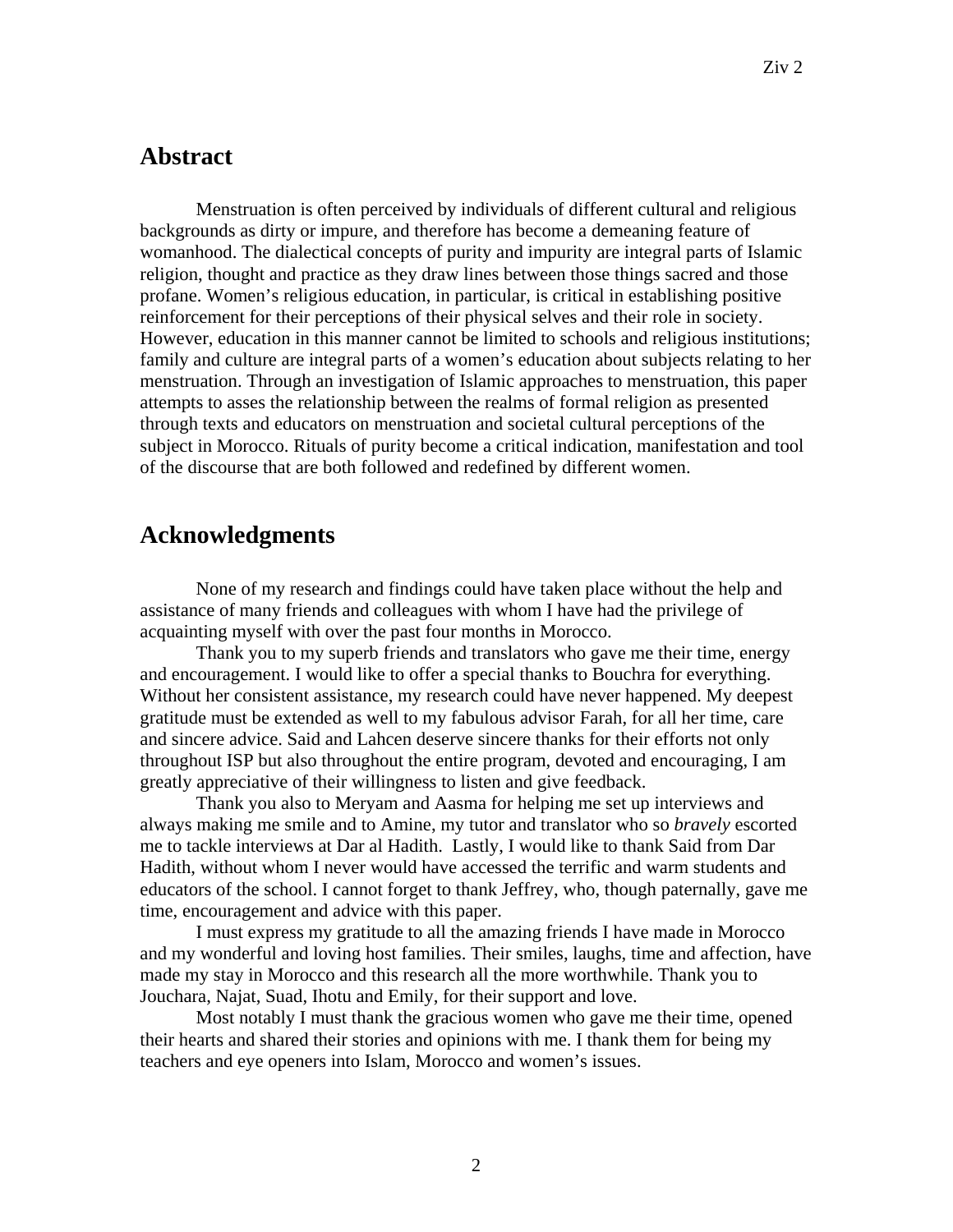## **Table of Contents**

- **I. Abstract**
- **II. Acknowledgments**
- **III. Introduction**
- **IV. Methodology**
- **V. Language: Names and Phrases**
- **VI. Purity (***Tahara***) and impurity (***Najasa***)**
- **VII. Islamic Education in Morocco**
- **VIII. Coming of Age (***Bulurh***)** 
	- **a. Menarche Rituals of the Village**
- **IX. Religious Practice** 
	- **a. Perceptions and Understanding** 
		- **i. Dirty (***Muscha***)**
		- **ii. Fasting During Ramadan**
		- *iii. Adha*
		- **iv. Waiting Period (***al a'adah***)**
- **X. Irregularities**
- **XI. Virginity**
- **XII. Conclusion**
- **XIII. Implications**
- **XIV. Appendix**
- **XV. Bibliography**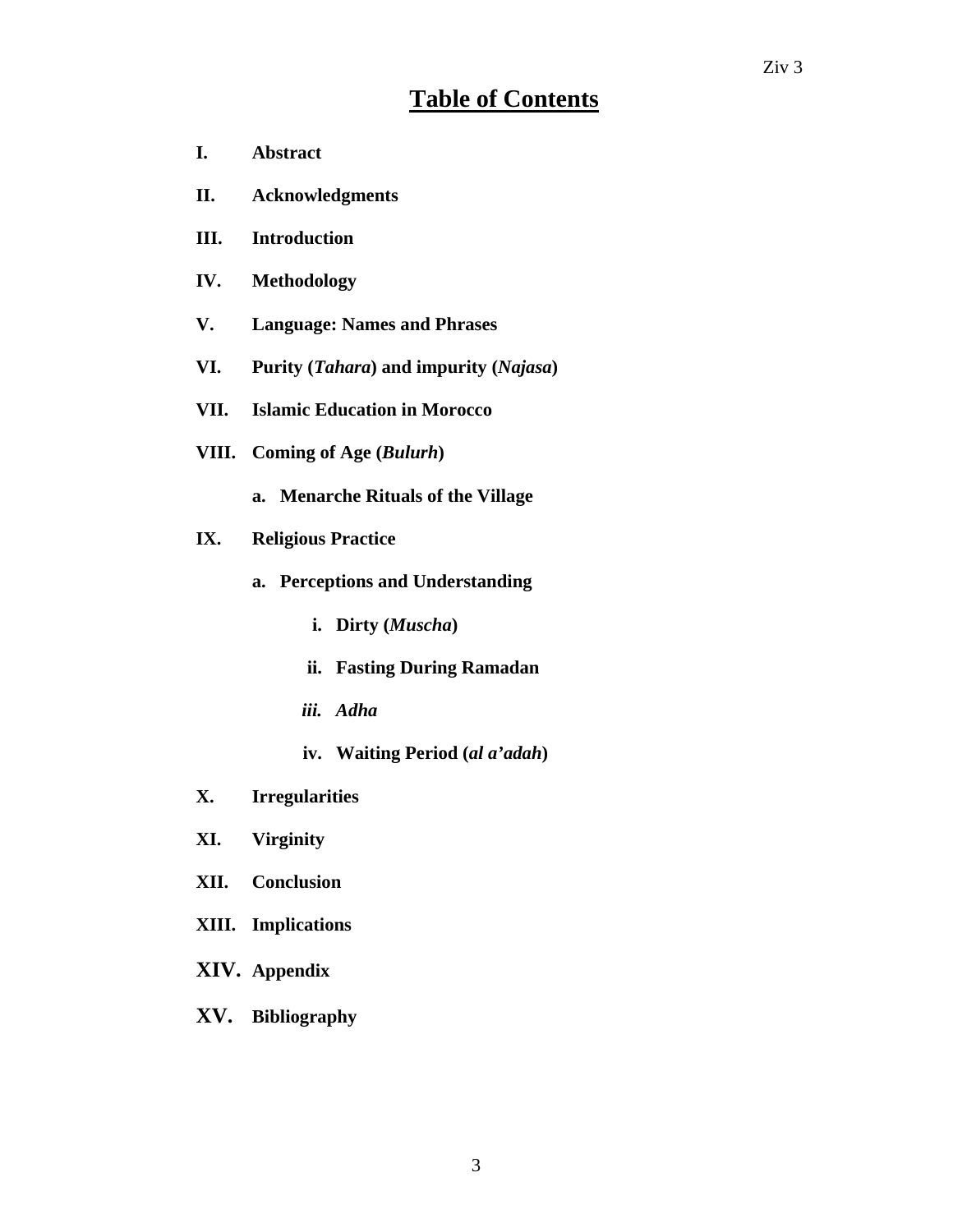### **Introduction**

For many girls, the most significant aspect of their sexual growth and development during puberty is the onset of menstruation. If a girl has not been prepared for this event, the sight of the first few drops of blood can be terribly frightening and confusing. At this time, cultural and familial attitudes towards menstruation and its understanding of impurity, informed largely by religion in urban Morocco, are critical in impacting a girl's understanding of her place in society and religion, as she must change her normal practices. Within the urban capital of Rabat, educated residents, predominantly religious scholars, have proclaimed an adoption of a moderate Islam, taking pride in the tolerance and relevance of Islam to Modern daily life. Simultaneously, social family values have retained notions of gender and social life that do not correlate with the progressive ideas advocated by this brand of modernist Islam.

 Although Islam stresses a basic knowledge of text and scriptures demanding openness when talking about all subjects, in reality there are many individuals whose knowledge of the formal tradition is limited or misunderstood. It is through rituals and practices passed down from those knowledgeable, religious perception about menstruation and gender roles become an integral and tangible form of education, both in schools and in the home. The notion of ritual, for this paper, will be understood predominantly as a socially and formally dictated behavior yielding symbolic significance. Through the study of ritual it is possible to extrapolate meaning, function and significance of the ritual in hopes of understanding both social dynamics and individual identities.

For a society enveloped in a culture and religion seeped in patriarchy, it is difficult to foresee a positive understanding of such a specifically feminine issue like menstruation. Negative representations and general misunderstanding of feminine issues such as menstruation, and their association with dirtiness and undesirability emerges not only out of patriarchal traditions but out of the gap between primary and secondary socialization as well. Children are socialized into society through several different institutions; in this case, the disparity of education and understanding of menstruation is highlighted in the gap that exists between the familial realm and that of the formal educational, ie teachers, peers and religion. Menstrual taboos in Morocco and parts of Islamic society may be best understood through an analysis of purification rituals and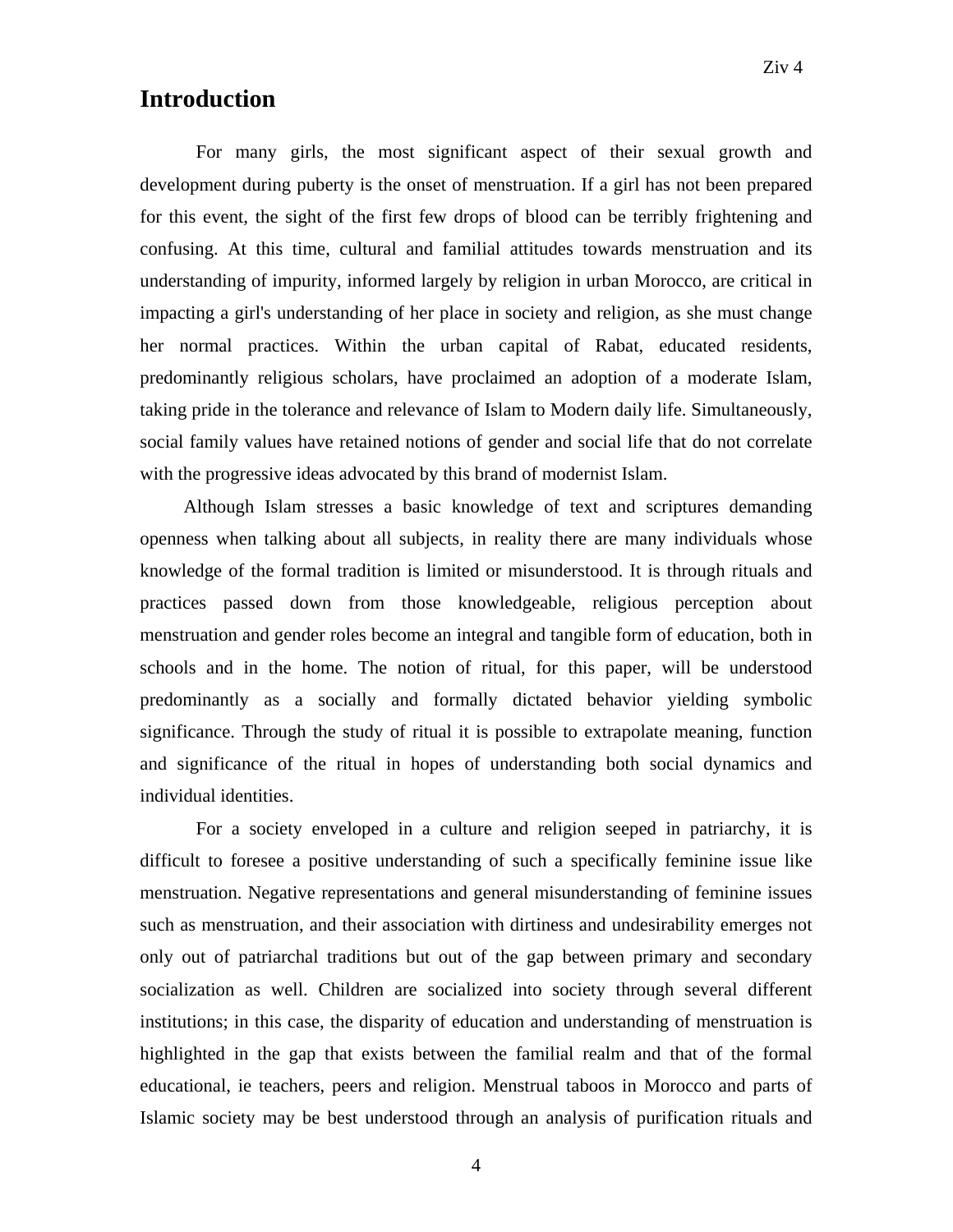other religious regulations, as observed by both men and women during a women's menstruation, for such rituals are manifestations of the perceptions of female societal roles and cultural expectations of women. While some women have subjected themselves to a negative perception of menstruation as something shameful, others have determined ways to redefine and interpret their religion's approach to menstruation, that allows for a positive and encouraging view of womanhood within Islam and Moroccan society.

### **Methodology**

 $\overline{a}$ 

 Based largely in interviews and written sources, this research aims to flesh out the relationship between the two worlds of formal and practiced religion as expressed through culture. Considering the sensitivity and privacy of this subject, surveys and participant observations were not an adequate form of research for this project. The majority of the following research, conducted in Rabat, was acquired through interviews with educated and middle class individuals. While the focuses of the interviews were with high school students and recent graduates, I also conducted several interviews in Loutichina, a village located in the Middle Atlas in central Morocco. These few interviews conducted in the countryside have provided an integral basis of comparison for understanding the significance of women's access to education, as it affects their understanding of themselves and their religion. While some interviews were conducted in English interspersed with Arabic, others were conducted completely in Arabic, mostly with a translator<sup>[1](#page-5-0)</sup>.

The majority of the quotes in this paper are based largely on my notes and recollections of conversations. I opted not to record conversation for fear that such a medium may hinder the interview process, as the subject matter, for some, is considered to be personal. Additionally, in light of the private nature of the topic, I preferred to give the women I was interviewing more focused eye contact and attention then frequently and frantically writing notes. I found that when I did it stifled the interview process. As a female foreigner and stranger, with genuine intention to get to know the women and hear their stories and thoughts, women were much more open to talking to me about their own ideas and experiences with menstruation.

<span id="page-5-0"></span><sup>&</sup>lt;sup>1</sup> Translators were quite informal, providing definitions and interpretations upon request. This was not necessarily the fault of the translator, but rather those being interviewed rarely paused for translations to take place.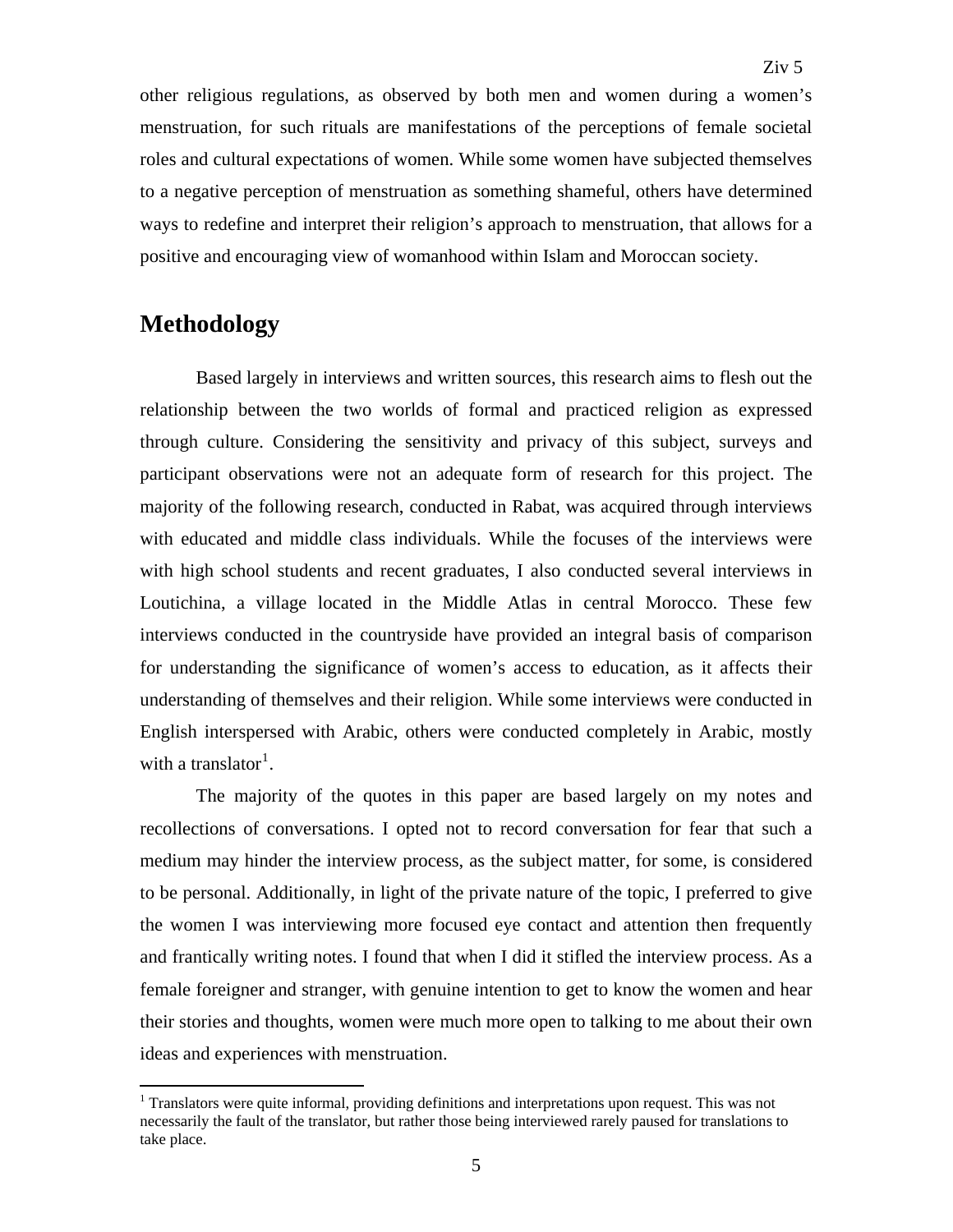In addition to the personal interviews I conducted among the women, I also interviewed and spoke with several male and female students at the school of Dar el Hadith al Hasaniya in Rabat. This school, established in the 1964, is a place of higher education for masters and doctorate degrees in Islamic studies. Graduates from this school become the Ulema, or religious scholars of Morocco. Through these few interviews, in addition to discussions held with a teacher of *Tarbiah Islamiah* and a worker from the Ministry of Islamic Affairs, I was able to learn more about my topic from the perspective of formal Islam. These interviews were also conducted through a mixture of English and Arabic, generally with the assistance of a translator. A list of interviewees may be found in the appendix along with interview questions, however the names have been altered and last names are not included in order to maintain confidentiality.

Additionally, I studied pertinent texts, including Ayas from Qur'an<sup>[2](#page-6-0)</sup>, Hadiths from the Maliki School, as well as secondary sources written on the subjects of menstruation, Islam, gender roles in addition to facets of Moroccan culture. The majority of the Hadiths that were studied for this paper came from the Maliki school of thought. Because the Maliki School of Islamic Hadiths and *Sharia* law is most prevalent today in Morocco, I chose to focus my literary study on the Maliki body of recorded Hadiths. Included in this category of formal religion and education is the information I received from the educators I interviewed.

#### **Considerations and Positionality**

 $\overline{a}$ 

 Aside from the general and significant concerns about language gaps involved in such research, I must make note of several issues relating to my positionality as a Jewish American college student. My efforts in this paper focus on understanding religious ideas and traditions, and as a non-Muslim, I recognize that my understanding and the perception of such practices is that of an outsider. For the purposes of this paper I have chosen to use the terms and ideas expressed by those I interviewed, as well as the terms used in the Qur'an and Hadiths. I feel that this is one positive way to gain a greater degree of understanding of the culture and religion of the study. I have also struggled through this paper, recognizing my "western notions" of women's rights and power, to

<span id="page-6-0"></span> $<sup>2</sup>$  In an effort at uniformity and ease, all Qur'anic quotes are derived from the Dawood translation. The</sup> Koran. Penguin Books, England 1999.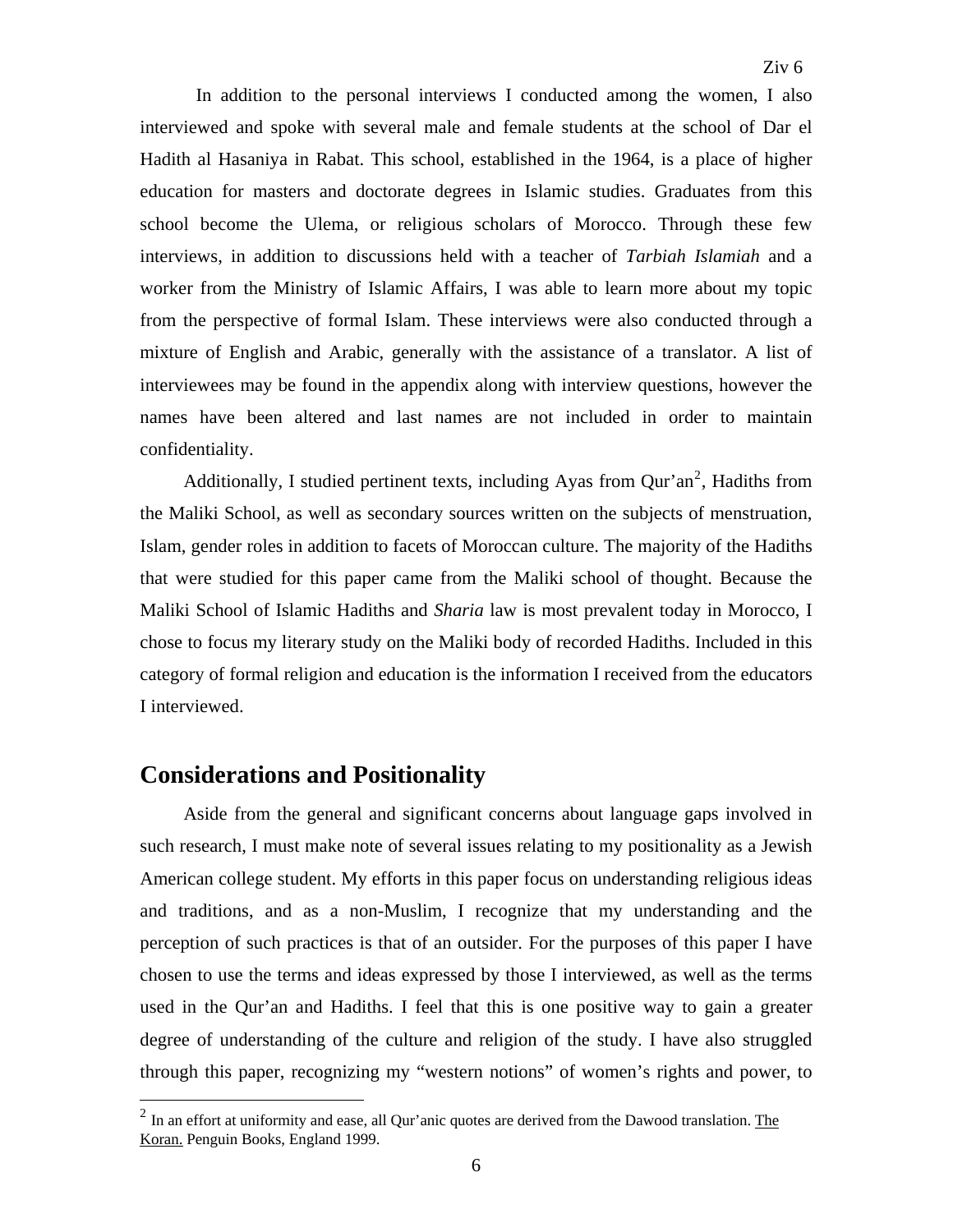open my ideas and analysis to alternate visions of women and their status and respect in society. It is this redefinition of feminine ideals that this paper will seek to illuminate through an exploration of menstruation, its conceptions, perceptions and interpretations. Nevertheless, I do recognize that my notion of positive gender roles and positive female ideals are expressed throughout this research.

### **Language: Names and Phrases of Menstruation**

 Different societies throughout time and space used different phrases, terms and euphemisms to refer to menstruation. It is important, as a first step, to analyze the dynamics of language around the topic of menstruation in Morocco and in Islam. Throughout this research, there has been no uniform term or phrase to describe menstruation that fit all peoples and situations. It is clear that the usage of certain expressions by specific individuals reveals much about that particular society, level of education and individual perceptions on the topic. Yet, for the purposes of this paper the English terminology (menstruation, menstrual cycle, period) will be used to describe the subject matter. The following were the most prevalent terms used to refer to menstruation:

#### *La régle:*

"*La régle*" was the most frequently used word when discussing menstruation amongst educated individuals in Morocco. This French word meaning "rule" connotes a certain sense of order or regularity. Menstruation, through such language, is assumed to be a rule of nature, a matter of regular occurrence.

#### *Dam al Haid:*

*dam al Haid* is the classical Arabic term for menstruation used by the Qur'an in Surat Bakarah. This term is used most frequently by the religiously educated. *Al haid*, as explained by Dr. Farida Zmaro, the third woman to graduate from Dar el Hadith al Hasania, is a combination of the blood, the place and the time. The grouping of these three elements is what constitutes *haid* as is discussed in the Quran. Haid is said to come from the word in Arabic for "running."

*A'ad Al-Shariah:*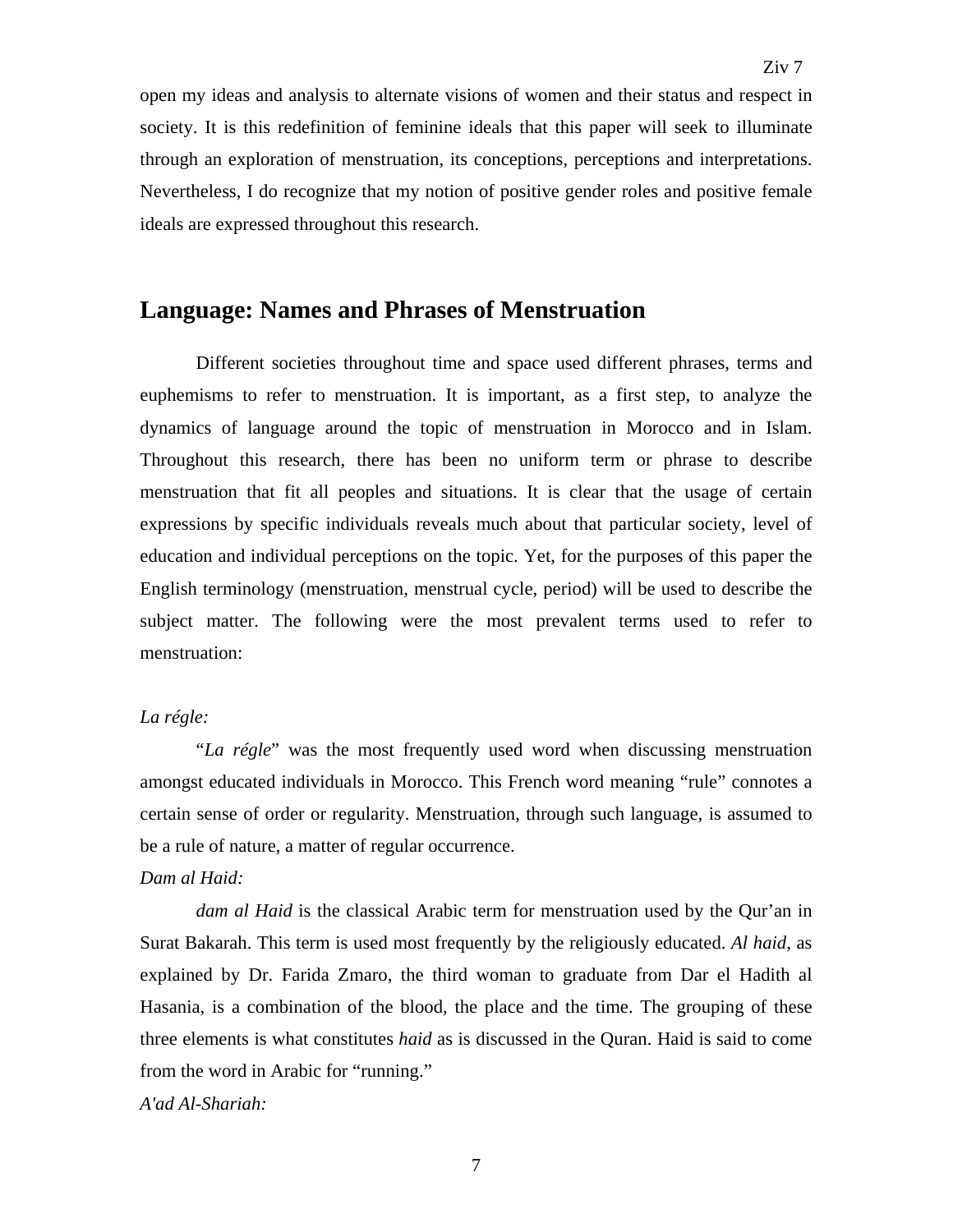*A'ad al-Sharia*, literally translated as the "custom or habit of the month", is also a Classical Arabic term used to describe this period of menstruation. The root for *a'ad* may also be found in the word *a'adia* meaning "normal" in Arabic, a term that was used frequently when discussing menstruation.

#### *Haq Shar:*

For the most part, uneducated individuals used the expression *haq shahar*. The phrase literally translates as the "right of the month." Throughout my research I found that this term was used most frequently in the village. When it was mentioned in other interviews in Rabat, I was questioned as to where I had learned this phrase, suggesting that it was a crude way of referring to the issue at hand. Yet, this term encompasses many integral notions of menstruation for women in Morocco. *haq* according to dictionaries may have up to three definitions into English, including "right", "truth" and "duty". Even within the English language "right" takes on a number of meanings depending on its context. To be right is to be in accordance with fact, reason, or truth. Such terms may have the power to connote a natural phenomenon that is accepted and rational. Although, it is interesting that the notion of "duty", religious and social was a prevalent notion amongst the Moroccans interviewed. It was explained to me on a number of occasions that after the onset of a girl's first period, she is obligated, in the same way that a man is obligated after his first ejaculation, to begin to fully practice the pillars of Islam, most notably praying five times a day and fasting during Ramadan.

#### *Ana Manakish*

*ana manakish*, literally meaning "I am not clean" in dialectical Moroccan Arabic is a phrase explained to me by an interviewee as a way one woman may tell a friend that she is currently going through her menstrual cycle. Many men and women associated dirt and uncleanliness with menstruation, believing that the physical blood, its smell and touch, made it different from clean blood from other parts of the body.

#### *Al Dam*

*al-dam*, meaning "the blood", is another part of the list of crude names for menstruation in Morocco used predominantly by uneducated individuals.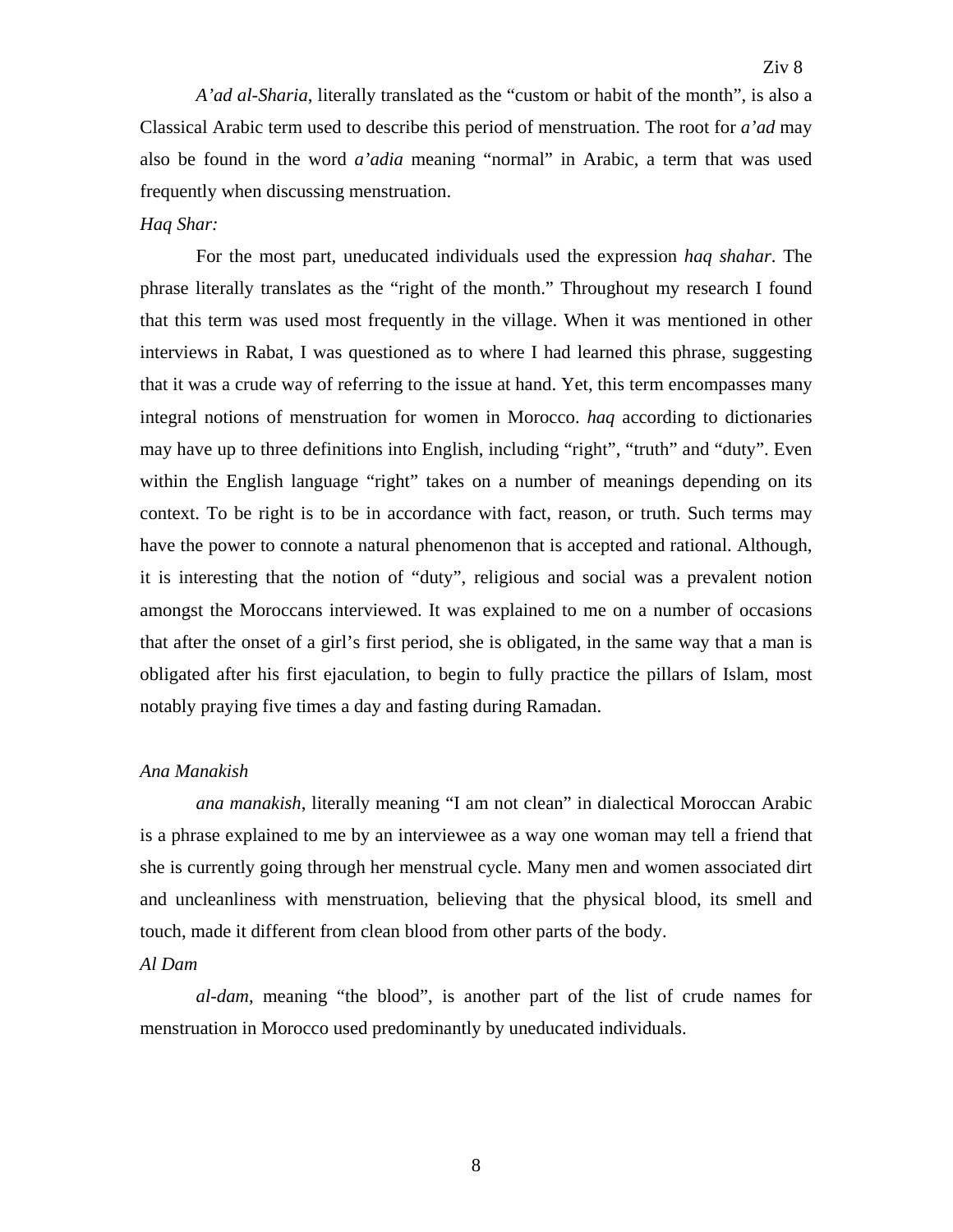### **Paper Outline**

The first section of this paper, "Purity and Impurity", will provide an analysis of the concepts of ritual purification of menstruation within Islam, to better understand the categories these rituals delineate of pure/sacred and impure/profane. The next section, "Religious Education in Islam" aims to look at the forms and implication of religious education in conveying not only the technical process of such rituals, but also the greater social implications of the approach of religious education in Morocco to menstruation. "Coming of Age" and "Menarche Rituals of the Village" will focus on the beginnings of Muslim Moroccan women's experiences and understating of menstruation, both through Islam and cultural traditions. Growing with the girls, the next part of the paper "Religious Practices" aims to understand the implication of religious regulations around menstruating women as well the personal opinions of said rulings. Restrictions around prayer, fasting, sexual intercourse, divorce and irregularities will be main aspects of analysis of the above-mentioned section. Lastly, in an effort to recognize the interconnectedness between menstruation and sexual development, "Virginity", and conceptions of virginity in light of religious and social understanding will be described in terms of their relationship to ideas about menstruation.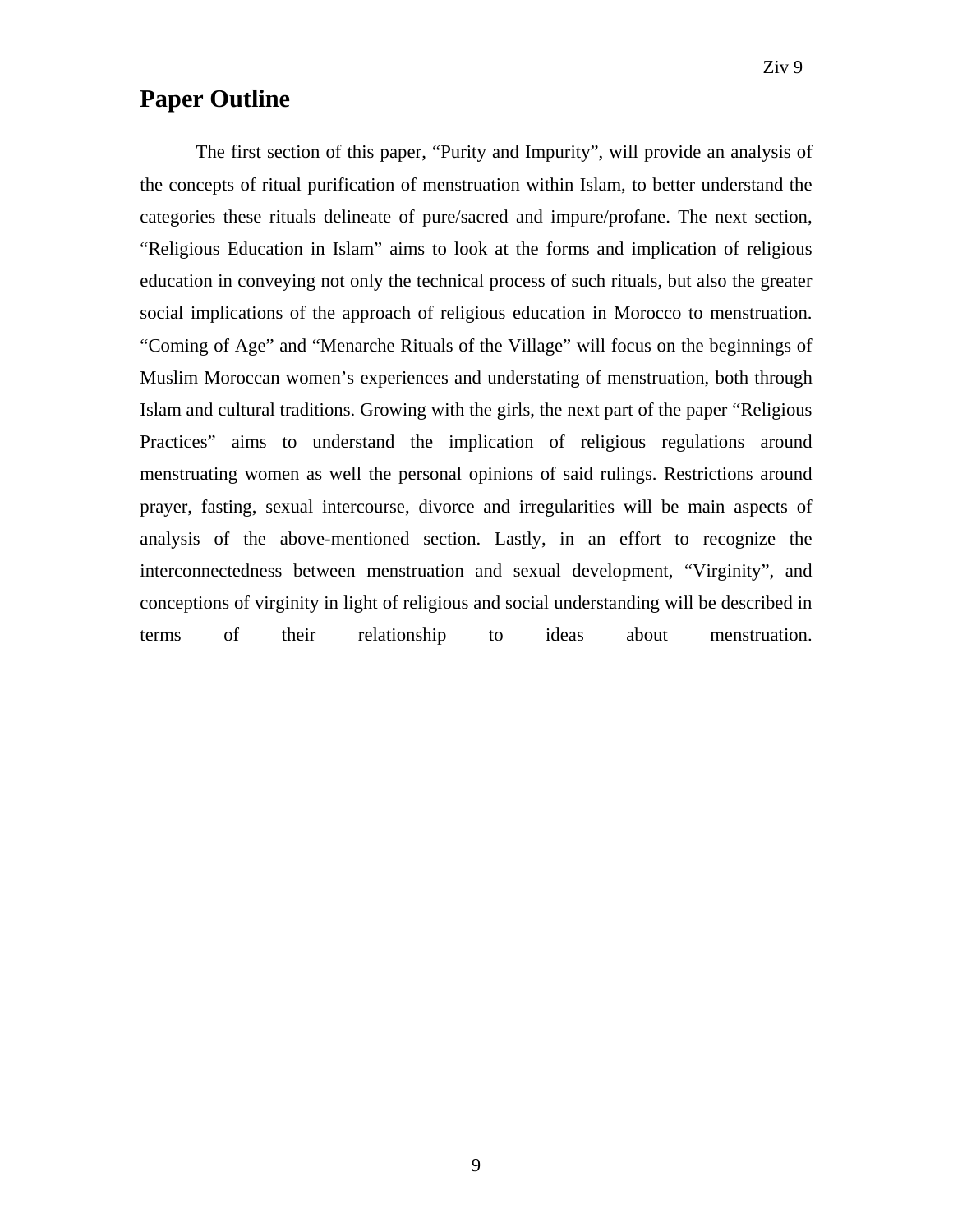### **Purity (***Tahara)* **and Impurity (***Najasa***)**

*For Allah loves those who turn to Him constantly and He loves those who keep themselves pure and clean. (2:222)*

Purity as a divine attribute is a central ingredient in many faiths, including those of the monotheistic tradition. In Judaism, Christianity and Islam there are strong theoretical lines drawn within the physical world to distinguish between times, places and people that are "pure" or "impure". It is the case that water serves a practical and symbolic tool for purification within a variety of different religious and faith traditions. Water is attributed with the symbolic and technical capacities to clean and purify people and objects from their perceived pollutions. Divisions between binary concepts such as purity and impurity are distinguished and manifested through such purification concepts and ritual practices. Purification through ablution is an obligatory component of the Islamic prayer ritual. Muslims are obliged to carry out *wudu*, (ritual ablution), before each of the five-daily prayers.<sup>[3](#page-10-0)</sup>

In addition to the daily ritual of *wudu*, there are special occasions when Muslims are expected to perform a lengthier purification ritual. This full ablution, known as *ghusl,* is considered necessary in three instances: 1) after a new Muslim takes *shahada* (witnessing prayer) for the first time 2) after sexual intercourse where there has been discharge of semen or sexual fluids, 3) after a woman completes her menstrual cycle. In the Qur'an there are two types of blood that are distinguished from regular blood, which require a full ablution; *dam al haid* and *dam al nifas*, menstrual and the post-natal bleeding. These categories of blood are considered impure, in contrast to the blood that may emerge from other parts of the body resulting from a cut or nosebleed, for example. Regular blood does not prevent a Muslim from performing her prayers, whereas there are clear regulations around women who are in their menstrual cycle that exempt them from praying during this period. While there are other cases in which men must ritually purify themselves in order to return to their daily religious practices, the only blood that has been deemed impure is that relating to the female. Placing a taboo around women, sex and their sexual organs, renders bodily emissions, both sexual and dirty unacceptable while performing religious duties.

<span id="page-10-0"></span> $3$  Quran 5:6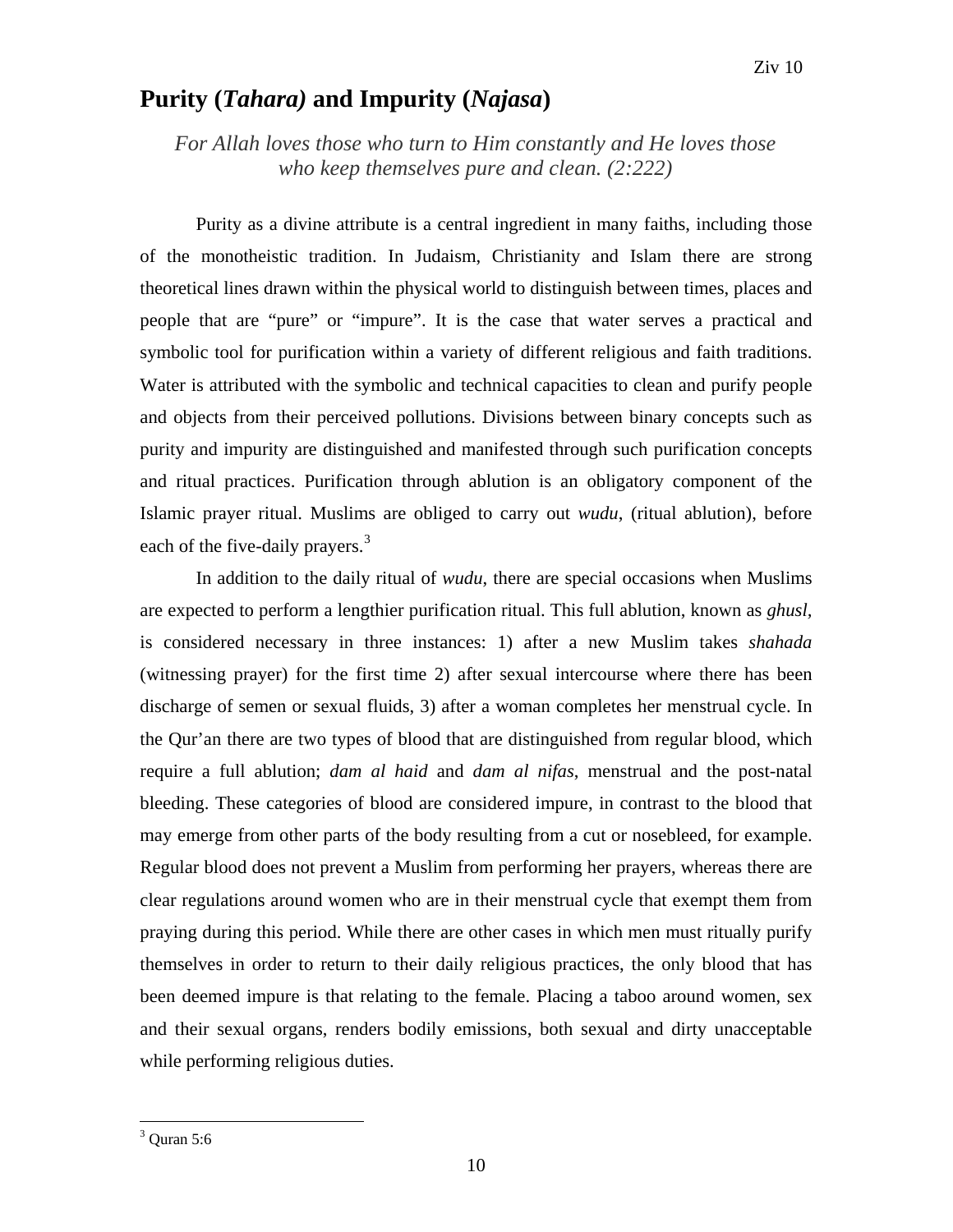### **Islamic Education in Morocco**

The onset of a girl's menses is a critical time in her life, when much of her physical and social life changes rapidly. Such developments can be scary and confusing if not addressed and discussed in a productive manner**.** Women need to be aware that the less education that they have about their reproductive and hormonal systems, the more they are likely to be manipulated by negative societal ideas that stand to subordinate them because of their lack of knowledge. The attitude of several interviewees explained that much of the responsibility for educating men and women about menstruation lies on the formal school system and not within the home. Family is a critical part of Moroccan life and has a great influence on individual and social consciousness. It is exceedingly crucial for families to be open and educate their children, especially considering only 51.7 percent of the population over the age of fifteen in Morocco is literate.

 Moroccan public school systems provide a broad curriculum including math, science, history, geography, language and other "secular subjects." Additionally, as a country with a 98.7 percent Muslim population<sup>[4](#page-11-0)</sup>, the schools also provide an Islamic studies class known as *Tarbiah Islamiah*. The teaching of Islam in public schools is funded in the government's annual education budget<sup>[5](#page-11-1)</sup>. In this class, students have a chance to learn about all subjects and issues related to their religion. It is in such a class, that students learn the five pillars of their faith, how to pray, and how to conduct the exact procedure and order for ablution and more. Students learn that there is, in addition to the small ablution (*wudu saghir*), necessary to complete before the prayer (*salat*), there is also a larger ablution, called *ghsul,[6](#page-11-2)* which must be completed after a number of instances; after sexual orgasm, menstruation and post natal bleeding. Such a class opens a space for students to ask questions and learn about how Islam approaches any and all life matters. This openness is a critical step towards familiarizing individuals with taboo subjects that can misinform other notions and ideas about self-perception, gender and social roles.

 "*La ahhaia fi din,*" it is not a shame within religion, explained Laarbi Billouch, an employee of the Ministry of Religious Affairs. For him the quote implies that one should

<span id="page-11-1"></span><sup>5</sup> US Department of State. Morocco. International Religious Freedom Report 2005

<span id="page-11-0"></span><sup>4</sup> "Morocco" CIA World Factbook. April 20, 2006.

Released by the Bureau of Democracy, Human Rights, and Labor

<span id="page-11-2"></span> $^{6}4:43$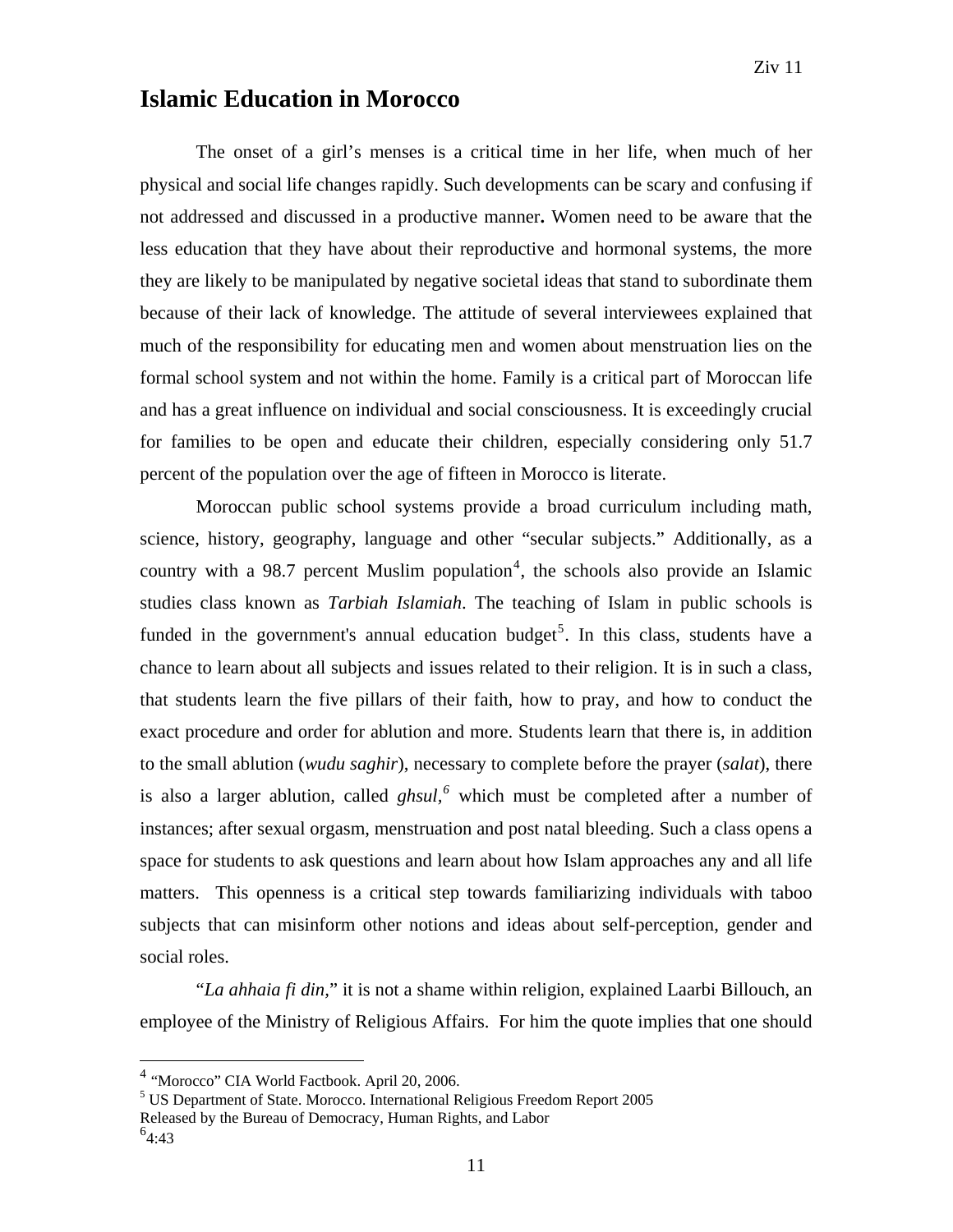not be ashamed to talk about an issue in order to avoid the possibility of making mistakes. This concept was repeated time and time again in regards to menstruation, sex and other subjects that may be considered socially unmentionable. Students explained that if they ever had any questions they felt very comfortable approaching their *Taribiah Islamiah* teacher for advice and guidance. Islam creates an important space for education of which some Moroccans have taken advantage. Yet, education cannot be left in the realm of secondary social institutions. Family and family values are critical in informing individuals about menstruation and other women's issues. In fact, it is within the very institution of the home that many girls have learned to feel ashamed of their menstruation, as they feel they must hide it from their fathers or other members of their family. The students who came from more open families with mothers who spoke to them about menstruation were less ashamed of the natural pattern of their menstrual cycles. Nevertheless, I found that there was at times a disparity between the openness demanded by people and the actual perceptions of menstruation, as something shameful and inappropriate.

 Despite the accuracy of the quote in terms of education in schools within Rabat, that there is no shame to talk about an issue in front of teachers, men or women, there is a disparity between the way Islam is presented as perceiving menstruation and women and the understandings of the same topic by society and individuals within the culture. Moroccan women, much like women of many other societies have come to know and experience menstruation as something dirty and to be ashamed of; an attitude which is condoned by society, despite the tolerance preached by religious educators. Many women are reminded in front of their partners, children, peers and co-workers that they are the weaker sex because of menstruation along with other reasoning.

 Interestingly, the issue of menstruation, along with topics such as sex and masturbation that are taboo in many societies including Morocco's are taught and open for discussion amongst boys and girls in school. The realm of education allows for a space in which students may study and discuss such issues, specifically as they relate to Islam. It is education in this way that opens up the doors to understanding even those subjects deemed shameful by society. It was clear through discussions with women in Loutichina, a rural village in central Morocco, that their feelings about menstruation enshrouded with more embarrassment than the women in the urban areas. There exists a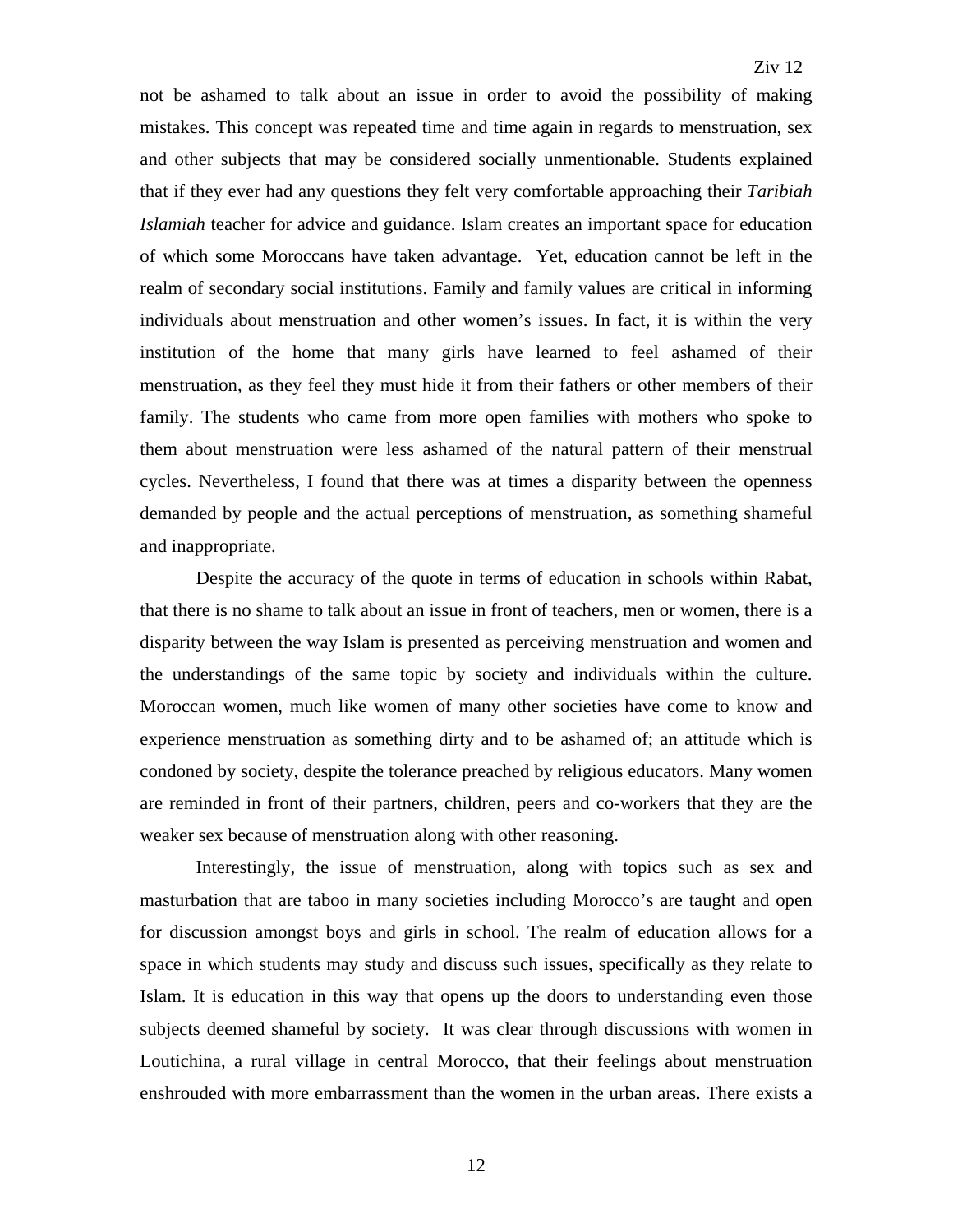corresponding gap between the knowledge the unschooled women in the village had on the issues of puberty, menstruation and sex compared the educated women in Rabat.

 Although religion and education provide a safe space to learn and understand menstruation, it is still a shameful topic that many women feel they want to keep private. The biggest reason for this is due to the fact that many women feel that when they have their period they are dirty. For some women being unclean is something dishonorable that they want to hide predominantly from their elders and from men. Yet, most women do have their own individual understanding and feelings about the issue, in addition to their own approach to their own menstruation. A woman's preliminary education both in school and at home has a large impact on the way she understands herself and her role as a woman.

#### **Coming of Age (***Bulurh***)**

The onset of menstruation for women of different societies, religions and cultures is deemed as a coming of age symbol. It is with a girl's first menstruation, also known as her menarche (*mubtadiah*), that she is considered mature enough to assume the duties expected of every practicing Muslim. It is at this point that a girl must begin praying five times a day and fasting during Ramadan. It is with menstruation that a girl is ushered into the realm of womanhood. Interestingly, the onset of "manhood" for boys is perceived in a similar manner within Islam. A boy assumes the religious duties of prayer and fasting with the first emission of semen. The physical development and change of the sexual organs of both sexes serve as the determining factor of the shift in social roles and responsibilities that each assumes as they enter into this next phase in their lives.

 Nevertheless, it was clear that many girls not only saw this as a significant change in their relationship to Islam, but also in terms of their status in society, particularly amongst their friends. It was the case with most girls that received their period at the later end of the scale, at around 15 or 16, that they were relatively happier and excited about the onset of their "womanhood." Asmaa, an energetic senior high school student explained, "I was so happy, because now I knew that I had grown up; I had now become a woman."<sup>[7](#page-13-0)</sup> At the same time, there were several girls that were not as enthusiastic about the changes that

<span id="page-13-0"></span> $^7$  Asmaa. Personal Interview. 25 April 2006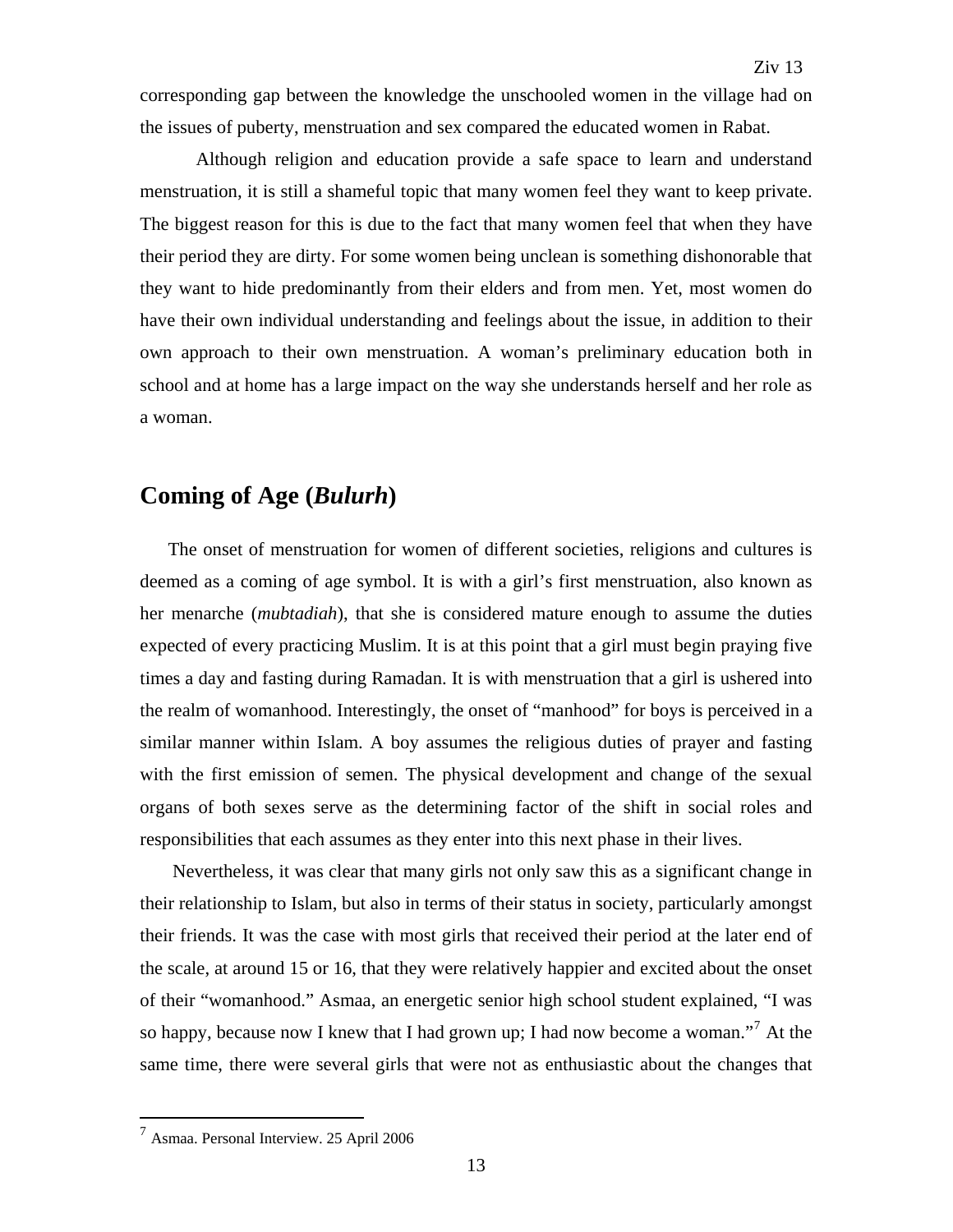were happening to them physically. As Hanane, a woman of 22 years expressed, "I didn't want to have to start taking on responsibilities and helping my mother around the house, so I actually didn't tell her when I first got my period."<sup>[8](#page-14-0)</sup> Even though the excitement and significance of this moment in a girl's life varies, it is seen as a critical milestone in her life.

There is a direct correlation between the change of societal and religious expectations of a young woman and her own physical growth and development. Yet, the fact that adulthood, in this way, is so closely related to emissions that are perceived as impure, lends it the potential to usher in individuals with negative assumptions that will be part of their self-understanding of their own gender and sexuality.

#### **Menarche Rituals of the Village**

 Students interviewed in Rabat recalled no special rituals after the onset of their first period. Although a woman's menarche is critical in establishing her physiologically into a new realm of sexual maturity, her position as a practicing Muslim, and member of the family and society changes as well. Nevertheless, it seemed that such a milestone was not marked by any particular ritual or event for girls in Rabat, with very few exceptions. In fact, one girl, Hanane, who mentioned that her grandmother had told her to watch her stained underwear in milk, explained, that she received her period while visiting her grandparents in a different rural village in Morocco.<sup>[9](#page-14-1)</sup> Her fellow peers who were around the interview at the time mocked the ritual Hanane described. The ritual to them, they explained, was silly and meaningless. Cultural rituals like that (unrelated, in their minds to Islam) they explained only take place in rural areas.

 The trend, for the most part was so. Despite one account of an urban girl whose grandmother fed her milk and dates after her first menstruation, it was mostly the stories of the uneducated women of the rural town of Loutichina that recalled varying rituals and traditions around their menarche. Several of the women remembered putting on make up and dying their hair with henna. Rituals involving makeup and beauty function as markers of growth with the onset of a new phase of femininity and womanhood. In his chapter on Moroccan weddings, Comb-Schillings discusses the notion of the first

<span id="page-14-0"></span><sup>8</sup> Hanane. Personal Interview. 26 April 2006

<span id="page-14-1"></span><sup>9</sup> Hanane. Personal Interview. 26 April 2006.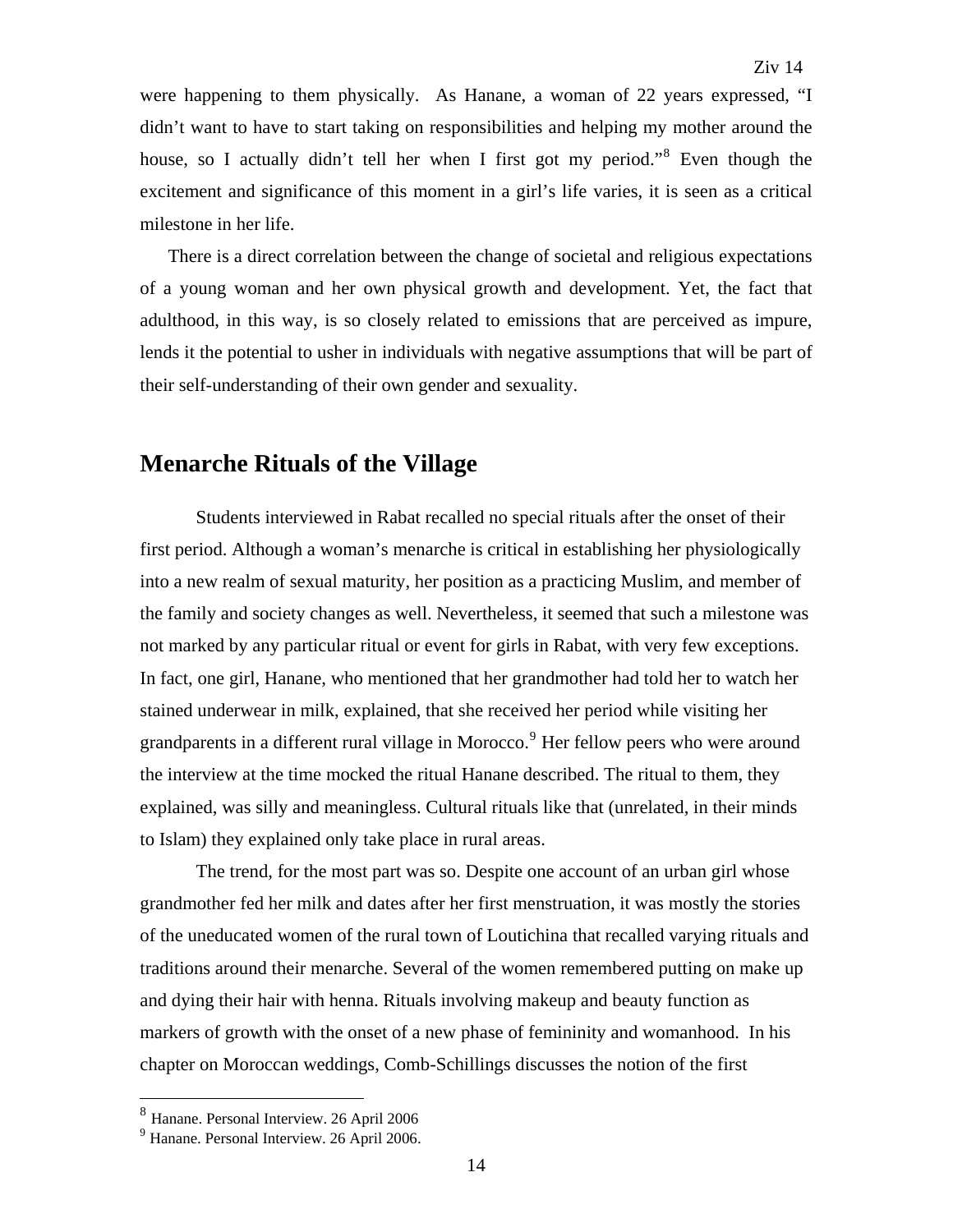application of henna as representation of woman's blood, namely that related to her virginity, and therefore representing her value and status as well. Blood, as symbolized through henna, has the ability to be turned into things of beauty that are then deemed valuable by men.<sup>[10](#page-15-0)</sup> Other women referenced rituals aimed at determining the length of a woman's first period. Several were told to look out of a window and count the passers by to determine the amount of days the blood would last.

 The greater presence of ritual in rural, less educated areas may be explained by the need of these women to bestow meaning on such a milestone. One woman confessed at the end of an interview that she actually did not understand the reason for women's menstruation. Because of their lack of education, these women are not able to pray or follow other aspects of the Islamic religion; therefore many of the limitations placed on women while menstruating do not apply to some of these uneducated women. As a result of their lack of knowledge and understanding on the subjects of formal religion and menstruation, a void of meaning that is filled with the above-mentioned rituals is created which helps render menarche and menstruation a significant event in a woman's life.

<span id="page-15-0"></span>**<sup>10</sup>** Combs-Schilling.1989 pp. 212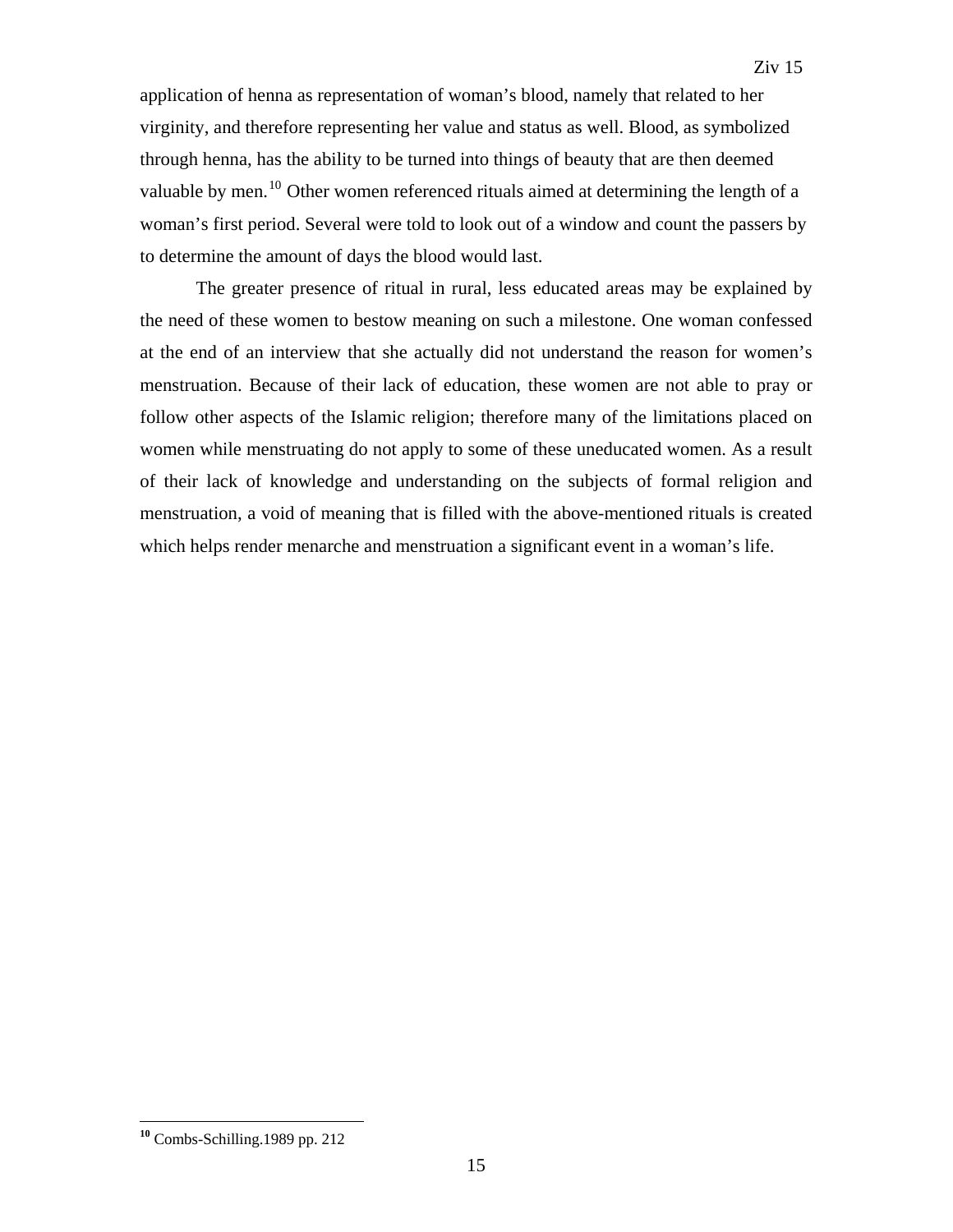### **Religious Practice**

 As new women enter adulthood, with newfound expectations, both in terms of religious obligation as well as familial responsibility, it is that same aspect that has ushered girls into the realm of womanhood that also mandates that women stop their practices for that period of time. According to Islamic thought and practice, women, while menstruating, are restricted from some of their daily and religious practices. Such may be understood as restrictions while other regulations provide a certain sense of freedom for the women. It is important to realize that the very absence of religious practice is just as significant if not greater in yielding meaning as to a women's state of being. While there were slight discrepancies in the list of restrictions I was told by my interviewees, the following are the basic regulation for a woman while in her menstrual cycle:

- *1. Pray (Salah)*
- *2. Fast during Ramadan (Saum)*
- *3. Have intimate relations with her husband*
- *4. Touch and/or read from the Quran*
- *5. Enter a Mosque*
- 6. *Perform Tawaffa, circumambulation around the Kabba while on Hajj*

The interviewees would stress time and time again that these rules were in the Qur'an. However, when turning to the text of the Qur'an the verse about ablution before prayer, it only provides a list of moments in which a person, namely a male is in the proper purity state for prayer. The Qur'an does not address this practice directly. There are Hadiths that expressly forbid women to pray while in menstruation. Several traditions show that menstruating women were not supposed to perform *tawaf*, circumambulation, around the *Kaaba* during *Hajj* while they were menstruating.

 Si Muhammad the Tarbiah Islamiah teacher told a relevant story about Muhammed: "The Prophet Muhammad and his wife Aisha were making *Hajj*, when the prophet noticed Aisha crying, recited this Hadith." He said, "What is the matter with you? Have you got your menses? The prophet explained that Aisha could perform all the other obligations of *Hajj* except the *tawaf*.<sup>"[11](#page-16-0)</sup> In terms of prayer within the Our'an, the only circumstances that make a person unclean in the eyes of Allah, when it comes to

<span id="page-16-0"></span><sup>&</sup>lt;sup>11</sup> Muhammad. Personal Interview 29 April 2006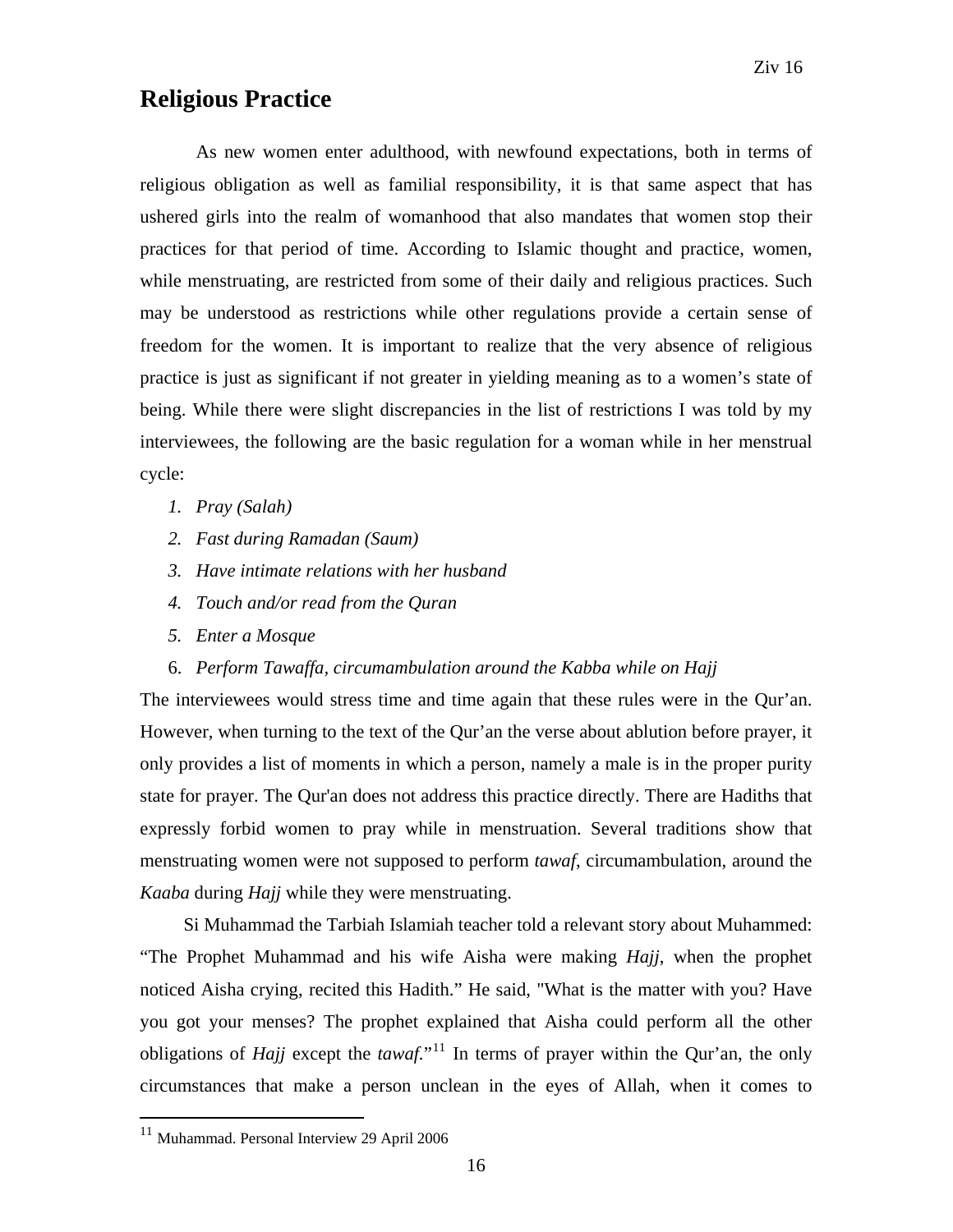performing the prayers are mentioned  $5:6^{12}$  $5:6^{12}$  $5:6^{12}$  and  $4:43^{13}$  $4:43^{13}$  $4:43^{13}$ . In neither of these verses, which are focused *tayummim*, dry ablution, and alternate circumstances that may hinder prayer, does it mention menstruation as a circumstance to exempt women from prayer.

 The moments of impurity as mentioned in this verse include only sexual orgasm, illness, or digestive excretion. To include menstruation in this list would be interpreting menstruation to be equivalent or to share qualities with other issues mentioned above. Si Muhammad, explained, that menstruation is perceived as a form of excretion or *ifraz*, unrelated to digestion and is something that a women's body is attempting to "expel."  $^{14}$  $^{14}$  $^{14}$ 

 Menstruation may additionally be viewed, as a temporary illness such that those days not fasted should be accounted for, as any ill person would do after Ramadan. The Qur'an states that those who are ill or on a journey can desist from fasting and make the days up later<sup>[15](#page-17-3)</sup>. Yet again, there is no direct mention that menstruating women fall into the same category of people who are exempt for the time being from fasting during the holy month of Ramadan.

Nevertheless, it is widely accepted throughout most streams of Islam that women do not pray, fast, touch the Qur'an, make *tawaaf*, or have intercourse during their period of menstruation. Despite a predominantly uniform understanding of said restrictions, different women had varying opinions as to the reasoning of the changes they must make in their religious practices while menstruating. Some women, like Khadija, who were more outwardly devoted and invested in their religious identity, expressed some regret and sadness, but with resolve for the tradition and rules in the Qur'an $16$ . Women like Khadija see their menstruation as a fact of their impurity preventing them from participating in sacred performances for their religion. Yet, others like Khawlah, expressed relief at being provided with a break from praying or from fasting during

<span id="page-17-0"></span> $12$  "Believers, when you rise to pray wash your faces and your hands as far as the elbow, and wipe your heads and your feet to the ankle. If you are unclean, cleanse yourself. But if you are sick or on a journey, or if when you have just relieved yourselves or had intercourse with women, you can find no water, take some clean sand and rub your faces and your hands with it. God does not wish to burden you' he seeks only to purify you and to perfect His favor to you, so that you may give thanks"  $(5:6)$ 

<span id="page-17-1"></span><sup>&</sup>lt;sup>3</sup> "Believers, do not approach your prayers when you are drunk, but wait till you can grasp the meaning of your words; nor when you are unclean – unless you are traveling the road – until you have washed yourselves. If you are sick or on a journey, or if, when you have relived yourselves or had intercourse with women, you can find no water, take some clean sand and rub your faces and your hands with it. Gracious is God and Forgiving" (4:43)

<span id="page-17-2"></span><sup>14</sup> Muhammad. Personal Interview 29 April 2006

<span id="page-17-3"></span><sup>&</sup>lt;sup>15</sup> "In the month of Ramadan the Koran was revealed, a book of guidance for mankind with proofs of guidance distinguishing right from wrong. Therefore whoever of you is present in that month let him fast. But he who is ill or on a journey shall fast a similar number of days later on" (1:186).

<span id="page-17-4"></span><sup>&</sup>lt;sup>16</sup> Khadija. Personal Interview. 20 April 2006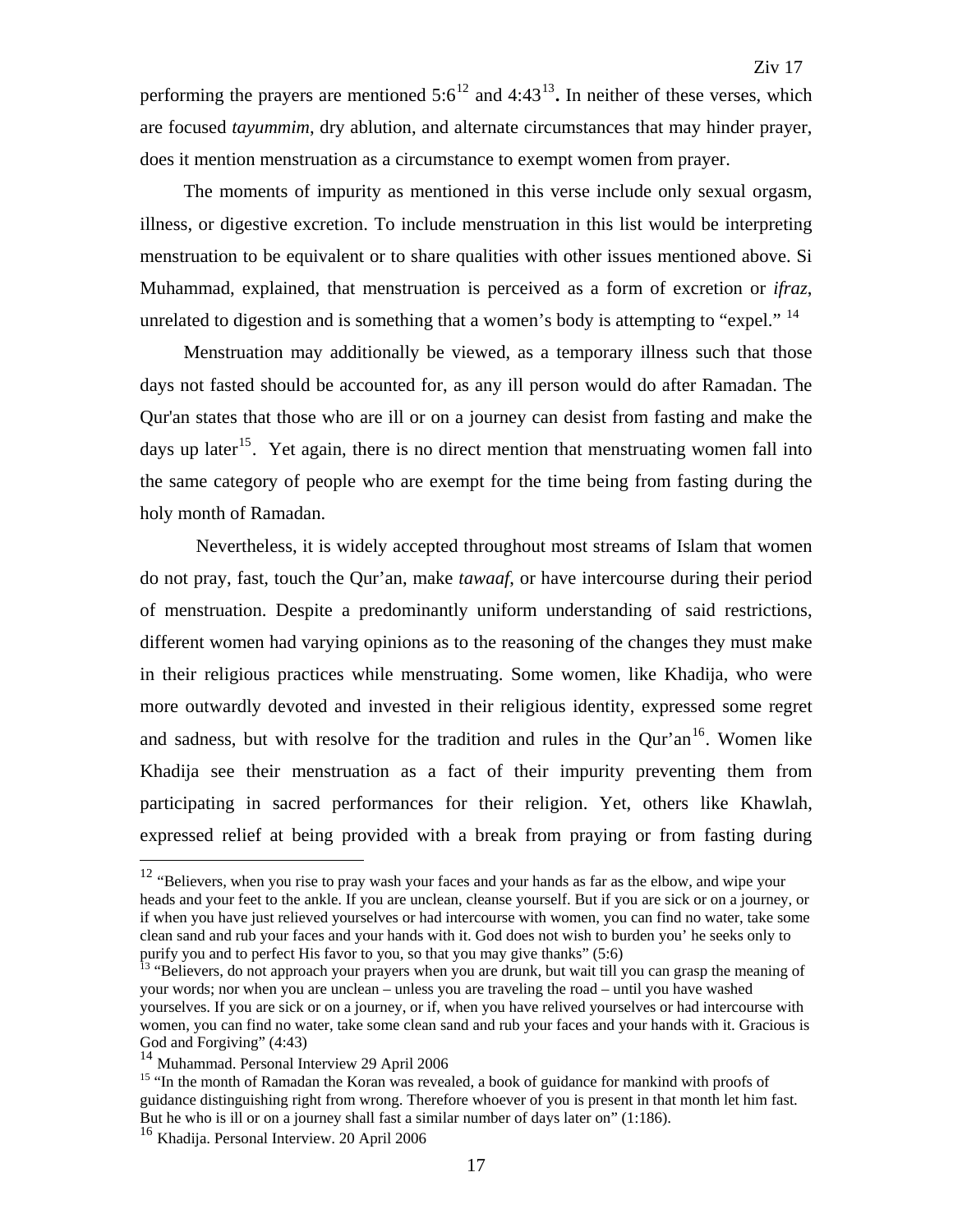Ramadan. These so called "restrictions", for Khawlah and her friend Fati were beneficial and were not seen as interference in their relationship to Allah or to Islam. Rather, they were seen as a relief and thus an enhancer of their relationship to Allah.<sup>[17](#page-18-0)</sup>

Despite the individual ritualistic discrepancies among the women there is a general concern that women cannot achieve the same level of faith or spirituality as men because of the restrictions preventing them front fulfilling their religious duties. This line of thinking may not be consistent with the Quran as Sanea, a friendly but quiet girl of 25 explained to me that this argument contradicts the undisputed image expressed in the Qur'an of women and men as equal in terms of their duties and expectations as Muslims. In fact there is a line in the Qur'an that proclaims, "The believers who do good works, both men and women, shall enter Paradise. They shall not suffer the least injustices."<sup>[18](#page-18-1)</sup> To assume that an individual's faith is determined only by the extent to which she/he is able to carry out the rituals negates all of the other aspects of faithfulness and observance that cannot be quantified. Sanea explained, "God rewards or punishes according to deeds and intentions, not by what has been biologically determined. Why would Allah punish a woman for something that Allah has created?"<sup>[19](#page-18-2)</sup> Yet most women that were interviewed do not recognize Sanea's point and therefore many more negative attitudes towards menstruation remain. In addition to some of the physical realities that make menstruation unpleasant for some women, a general negative interpretation of Islamic thought does contribute to an overall sense of distaste regarding a normal bodily function, which further promotes a negative self-image of women.

 Yet there are glimmers of different interpretations that have been expressed by confident women such as Dr. Farida Zmaro who recalled an interesting Hadith, which was a story of Muhammad the Prophet on the idea of conviction. A woman in the story, Dr. Zmaro told me, is posed with the question of how she feels when she is in, as she understands it to be, "a state of impurity" and cannot perform the customary religious practices. The Hadith details the woman's intention to one day to give charity (*sadaqa*), but before she can she is called to an emergency, as her mother falls deathly ill. The Hadith explains that *"Inma al'a'amal bial niat,"* literally meaning, "Even without work, there is intention." Even though the woman did not have a chance to give to charity

<span id="page-18-0"></span><sup>&</sup>lt;sup>17</sup> Fati. Personal Interview. 9 April 2006

<span id="page-18-1"></span><sup>18</sup> 4:124

<span id="page-18-2"></span><sup>&</sup>lt;sup>19</sup> Sanea. Personal Interview. 11 April 2006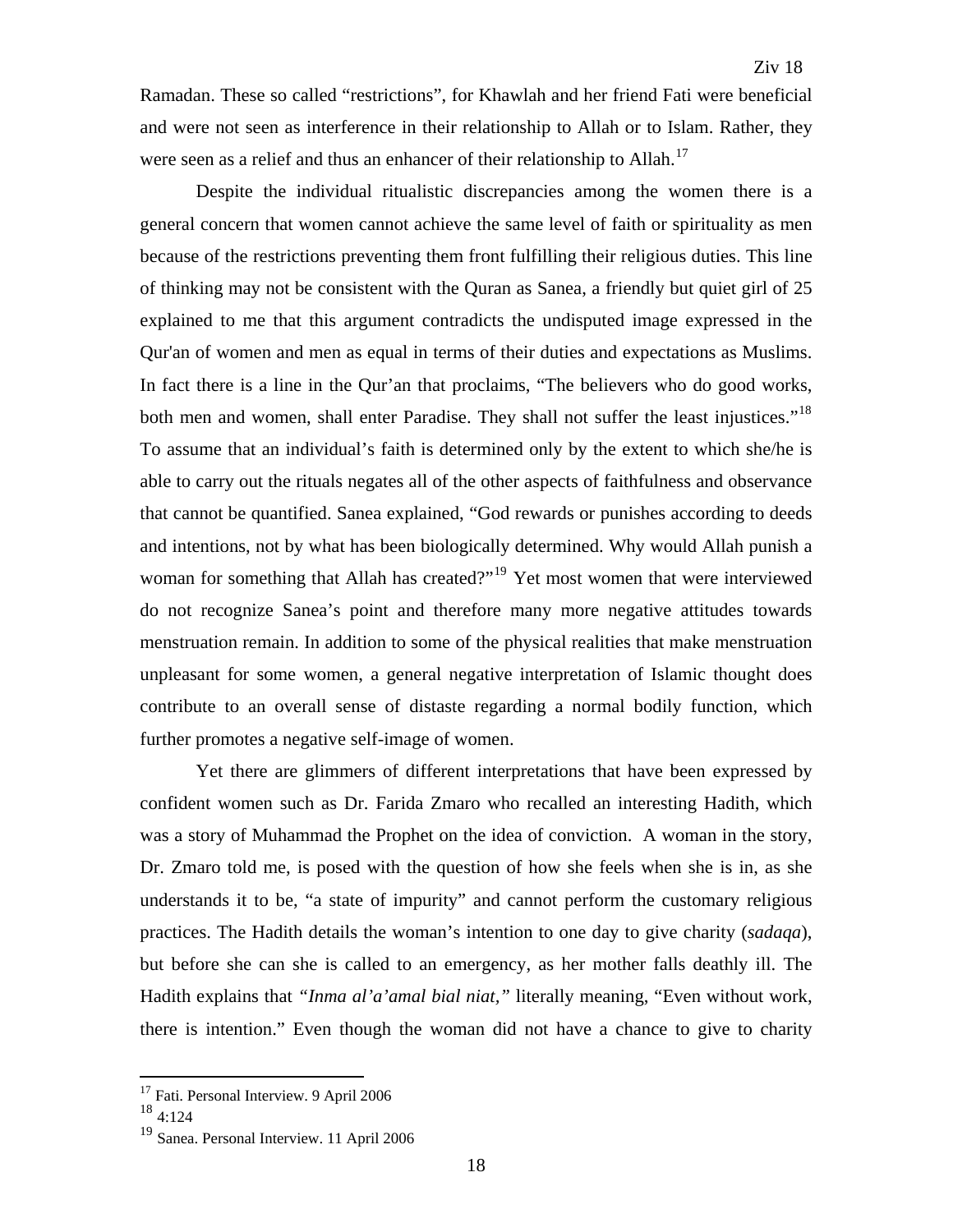(*sadaqa*), Allah has considered it as if she had, because her intentions and convictions were true and genuine. In the same way, Dr. Zmaro explained, one may retain religious conviction towards Allah even if there is something preventing you from practicing fully.<sup>[20](#page-19-0)</sup> Most women do not feel that such limitations on their daily practices hinder their faith or closeness to Allah, mostly because the very act of not practicing is a form of following and observing the religion. Despite this line of thinking several women expressed that they do feel as though these religious restriction interfered and hindered their faith.

 Additionally, the mere absence of practice is a ritual in itself. The fact that once a month women must cease a certain practice is not a limitation but a different ritual practice. Rituals, performed for the purposes of worship, atonement or dedication, are also predominantly performed to sever a purification processes. The monthly repetition of such changes is the source of significance for these women. To have to recognize that one is changing something in ones daily practices allows women to think about the process they are going through. The meanings through such practices, therefore, are rendered through difference.

#### **Perceptions and Understanding**

In spite of the differences that exist between the women and their perceptions of menstruation, the underlying idea that was stressed time and time again was that menstruation was a normal (*a'adi)*, and natural (*tabi'i)* occurrence. Scientifically, menstruation is a point when a girl moves into the reproductive phase in her life, when she starts to develop the necessary components to produce offspring. For many Moroccan girls it is the scientific understanding of menstruation that first occurs to them. "We learned all about it in biology class," said twenty-year-old Meryam. "You can look for the physical signs: your breasts start to grow and hair develops under your armpits and such."<sup>[21](#page-19-1)</sup> Despite their familiarity with menstruation and their scientific understanding of the bodily process, many girls are still ashamed and embarrassed by the topic, thinking that menstruation is dirty. Many times throughout the conducted interviews with the Moroccan men and women menstruation was described as something unclean or dangerous, or even something that manifests women's weakness, especially in

<span id="page-19-0"></span><sup>20</sup> Zmaro, Farida. Personal Interview. 27 April 2006.

<span id="page-19-1"></span><sup>21</sup> Meryam. Personal Interview. 12 April 2006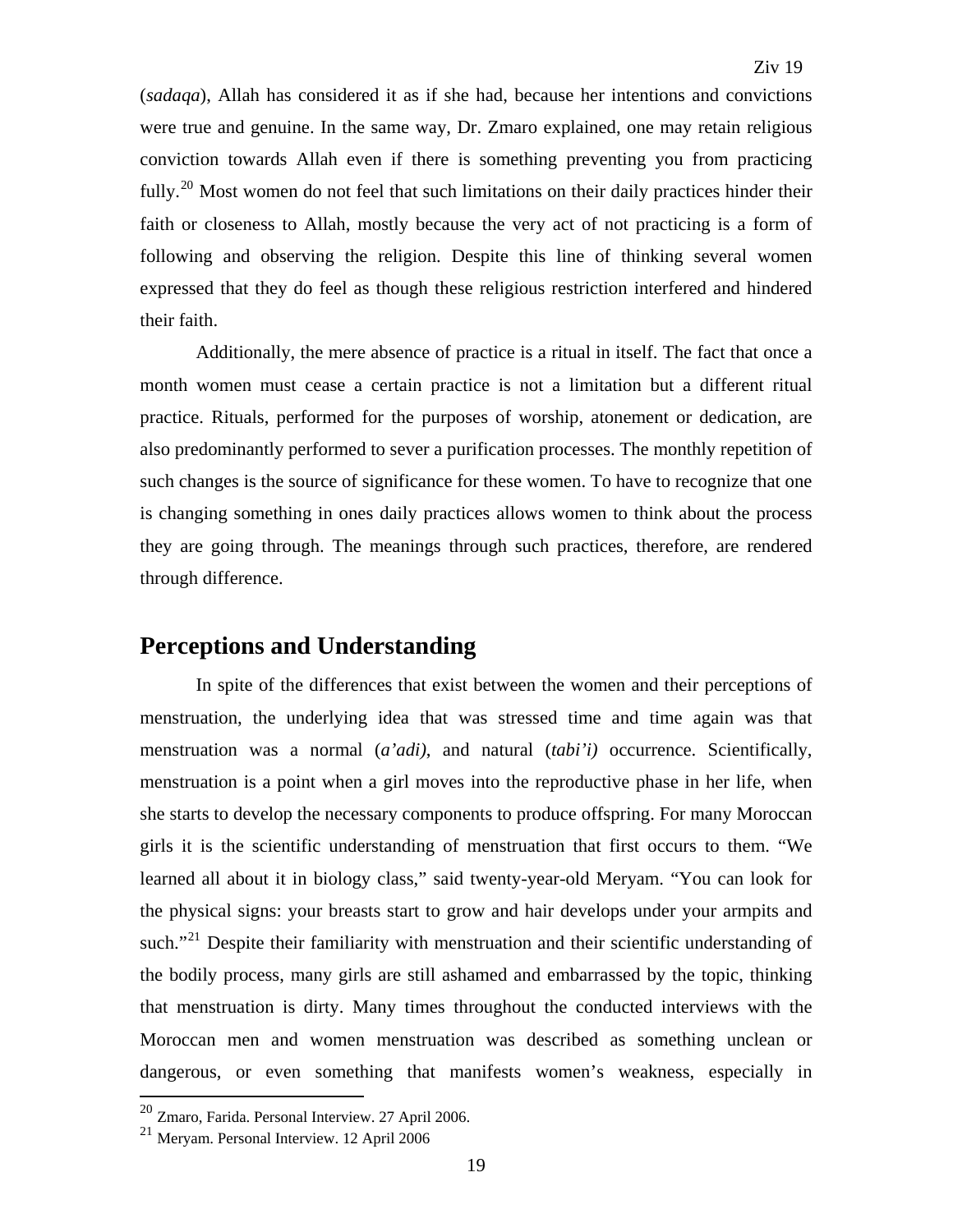comparison to men, thereby appealing for Allah's mercy and leniency. The following is an analysis of varied responses received from interviewees as to why, in their opinion, women had to change their daily practices.

### **Dirty (***Muscha***)**

 The idea of being dirty was the greatest line of distinction drawn by men and women as to why expectations of women are different when they are menstruating. Many of the women, and men were not actually able to even explain why menstrual blood was dirty; it was just understood. In an effort to help explain the distinction between the  $\rm blood^{22}$  $\rm blood^{22}$  $\rm blood^{22}$  that comes out from other places in the body from menstrual blood, one mother, Najat raised that issue of smell.<sup>[23](#page-20-1)</sup> For her, the smell was one of several other factors that made menstrual blood dirty.

 The explanations of being or feeling dirty while menstruating, for the women, are strongly related to the physical circumstances, and not necessarily to a spiritual notion, of impurity. Being unclean, according to Fatima and others, is the explanation for why women are not supposed to pray or touch the Qur'an. It is a contradictory notion that something so normal and natural can also be so dirty and taboo. Even though it was stressed that menstruation was not a taboo subject as it is in other societies, there were many women who still considered the issue to be a shameful topic that they would only selectively discuss.

Yet it is clear that there is a difference in the way that Islam, according to its Hadiths and traditions, regards menstruating women in contradistinction to formal Jewish law. While purity is critical in Islam, as ablutions are followed meticulously and regularly, Islam, in juxtaposition to Judaism, sees itself (as explained by religious educators) as a tolerant religion with a practical approach to daily life issues. On several accounts, Islam's pragmatic treatment of menstruation was compared to the extreme stance traditional Judaism takes on the issue. Dr. Zmaro explained: "Islam is not like Judaism. The Jews don't eat, sleep or sit next to their wives when she has her period.

<span id="page-20-0"></span> $22$  According to Islamic thought if one is cut and begins to bleed during Salat, the person may continue in their prayers. Blood from a cut does not render the person impure or in a state that is not suitable for prayer, as it does for menstruation.

<span id="page-20-1"></span> $23$  Najat. Personal Interview. 10 April 2006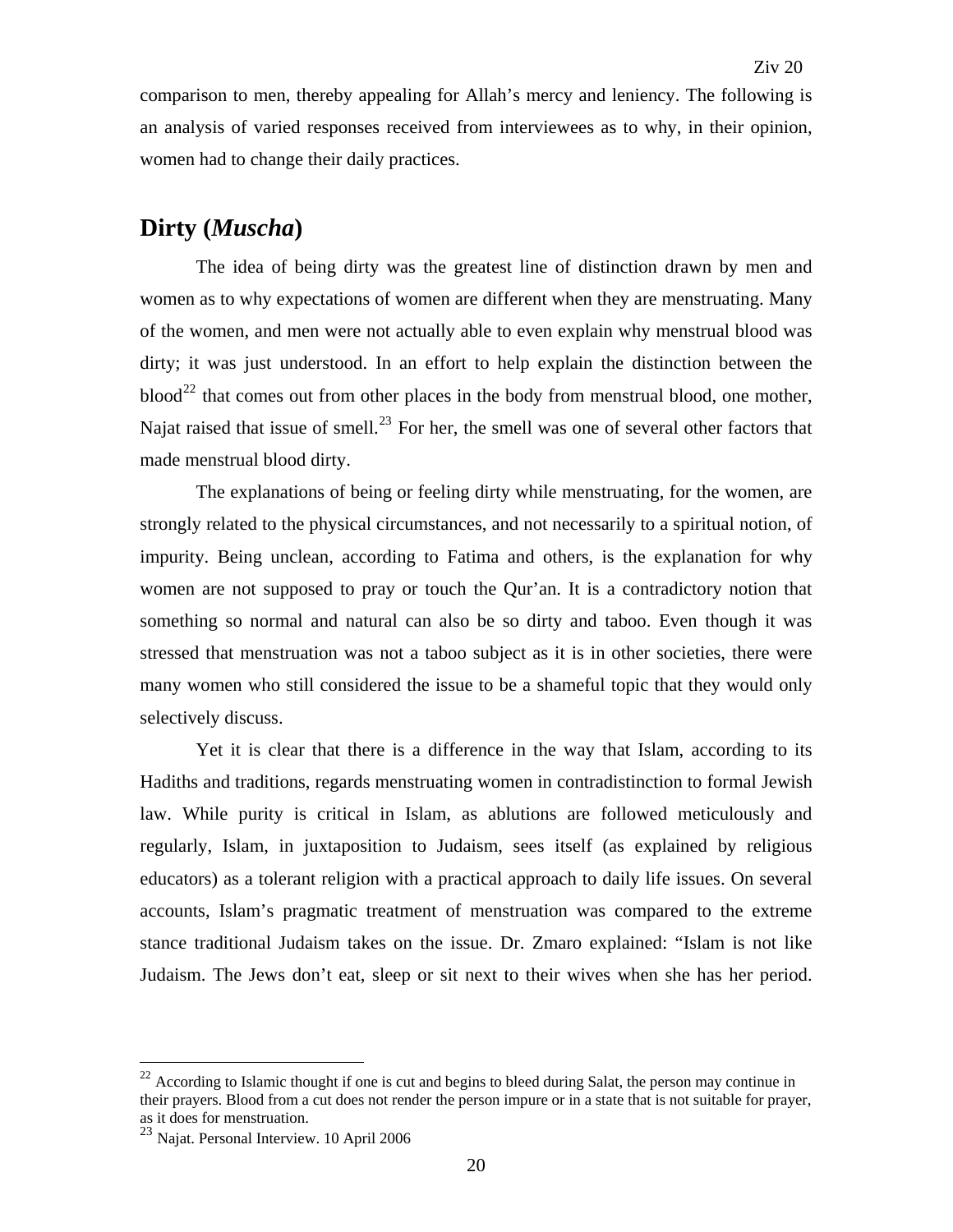Menstruation is *not* a taboo subject in Islam."<sup>[24](#page-21-0)</sup> For her, Judaism and Islam are two religions derived from a similar source with many similarities in theology and practice. It is a result of the proximity and similarities of the two religions that make the small differences exponentially informative for defining religious identities. However, Fischer explains that that such a separation of women is a "double edged sword." On the one hand, "it reinforces sex role differences, but it also allows women a sphere of manipulation."<sup>[25](#page-21-1)</sup> This same sphere of separating exists, though to a lesser degree, created by the exemption and rulings dictated within Islamic tradition. In the same manner, Muslim women, like Jewish women have made concerted efforts, whether conscientiously or not, to redefine such a space, and reclaim it as their own. Nevertheless, by critiquing another religion's approach to menstruation as unacceptable, Dr. Zmaro, Muhammad, Khadija and others who used this comparison are able to take pride in the tolerant and practical attributes of their religion.

The discussion on menstruation in the Maliki school of thought is significant, and emphasizes the very point Dr. Zmaro intended through her comparison. The Hadiths make it clear that men are allowed to associate with women in every way except for sexual intercourse. Aisha and the other wives of the Prophet Muhammad were instrumental in pointing out his attitude of tolerance. One Hadith states, "Aisha, wife of the Prophet (may peace be upon him), reported: I used to comb the hair of the head of Allah's Messenger (may peace be upon him) while menstruating."<sup>[26](#page-21-2)</sup> Another Hadith recalls a moment at night in bed as Aisha "jumped out and broke apart" because she began to menstruate. The Hadith states that Muhammad responded to Aisha, telling her "Put on a skirt and come and lie down there again."<sup>27</sup> Other Hadiths similarly state scenarios in which menstruating women come into contact with other men by washing their feet. $^{28}$  $^{28}$  $^{28}$ 

Whether or not Islam can be described as a more tolerant religion then another is irrelevant, for scholars have the ability to argue on end about such topics. The tolerance

 $24$  Zmaro, Farida. 27 April 2006

<span id="page-21-1"></span><span id="page-21-0"></span><sup>25</sup> Fischer, Michael M.J. *On Changing the Concept and Position of Persian Women*. Women in the Muslim World. Pg. 205

<span id="page-21-2"></span><sup>26</sup> Rahimuddin, Mohammed. Muwatta Imam Malik. Ch. 34 #125

 $27$  Ch. 33 #122

<span id="page-21-4"></span><span id="page-21-3"></span><sup>28</sup> Ch. 29 #116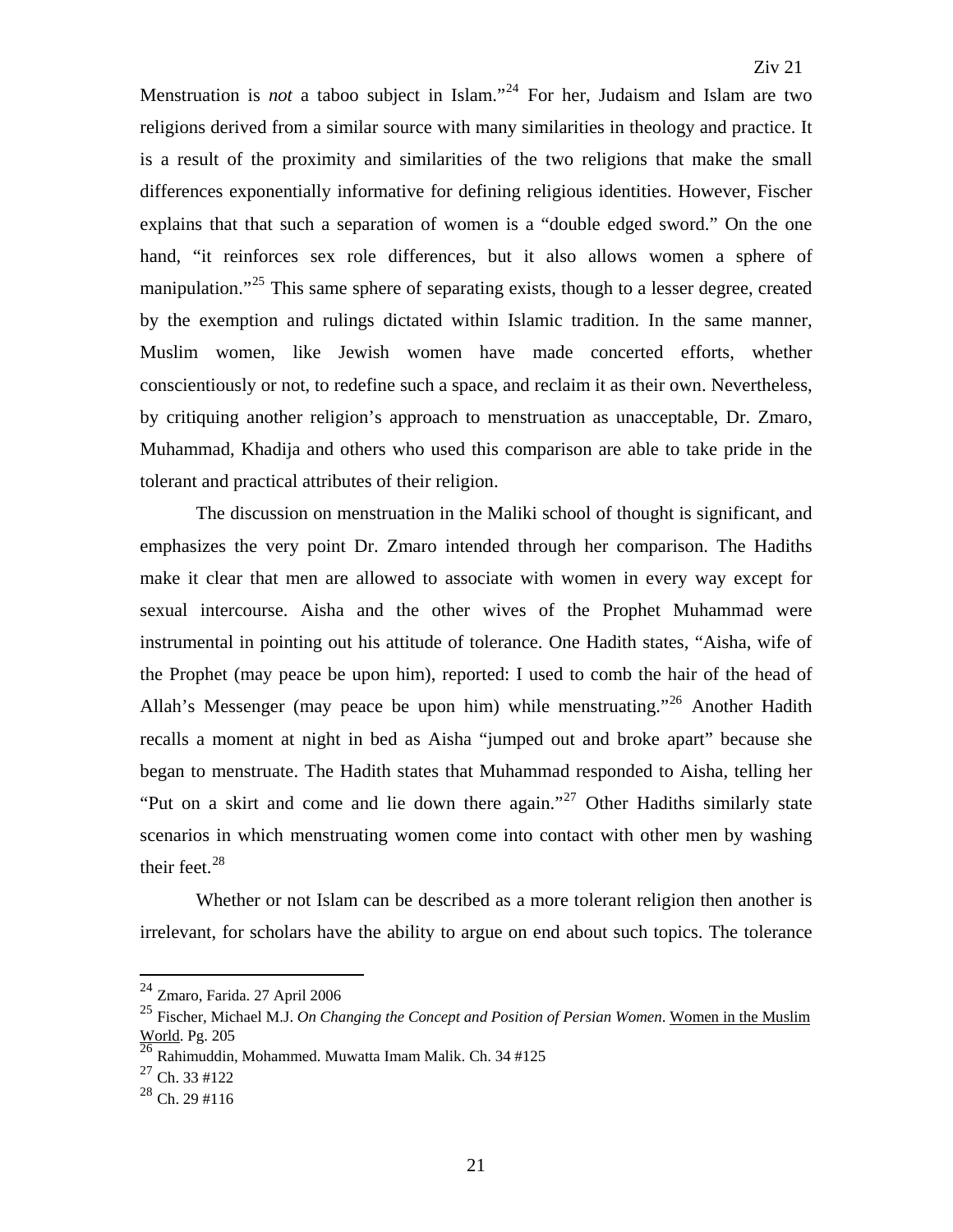that may be found in the religion can only come to life through the cultural and societal practices of the people living the religion. In fact, there tends to be a gap between scholarly understandings of the religion, which are generally focused and closely based on the text and the general societal perceptions of the people. Nevertheless, every reading of a *surah*, an *ayah* or a Hadith is an interpretation of an idea, as every person will extrapolate their own ideas from the words put forth depending on context and circumstance.

While the blood itself, according to social understanding, is dirty, it also influences perception of the place from which it came, namely the vagina, rendering it an unclean and taboo part of the body. Holding negative attitudes about their genitals and about menstruation in particular may curtail women's abilities to take pleasure in their bodies and sexual experiences, whether they are currently menstruating or not. Such disruptions, while troublesome, are not surprising as they characterize women's bodies not as sites of personal pleasure, but as objects of male desire.

The regulation in Islamic law for *wudu and gusul* as explained by Wheeler, is directly related to contact, but even more so to physical emission and intention. The demand for ritual purification after discharge of urine, feces, blood or other discharge, in addition to engaging in physical pleasure either on ones own or with a woman, grants significance to these moments as moments of pollution and impurity. The body is indeed a source of impurity within Islamic thought. The correlation of the categories of purity and impurity, as related to both the symbolic and physical, correlate strongly with the realms of sacred and profane within Islamic thought. Beyond religious rulings concerning ritual purity and prayer, the dialectical relationship between sacred/pure and profane/impure may be further expressed through regulations and exemptions of ritually impure menstruating women during other sacred holy practices aside from prayer, such as fasting during Ramadan.

#### **Fasting During Ramadan**

 The reasoning and explanations for why women who are menstruating are not obliged to fast during Ramadan differ slightly from the reasoning provided for the other regulations mentioned above. First of all, it is understood by all Muslim women that they must substitute for days that they missed during Ramadan after the holiday is completed. Nevertheless, there were two interesting points raised explaining why women do not fast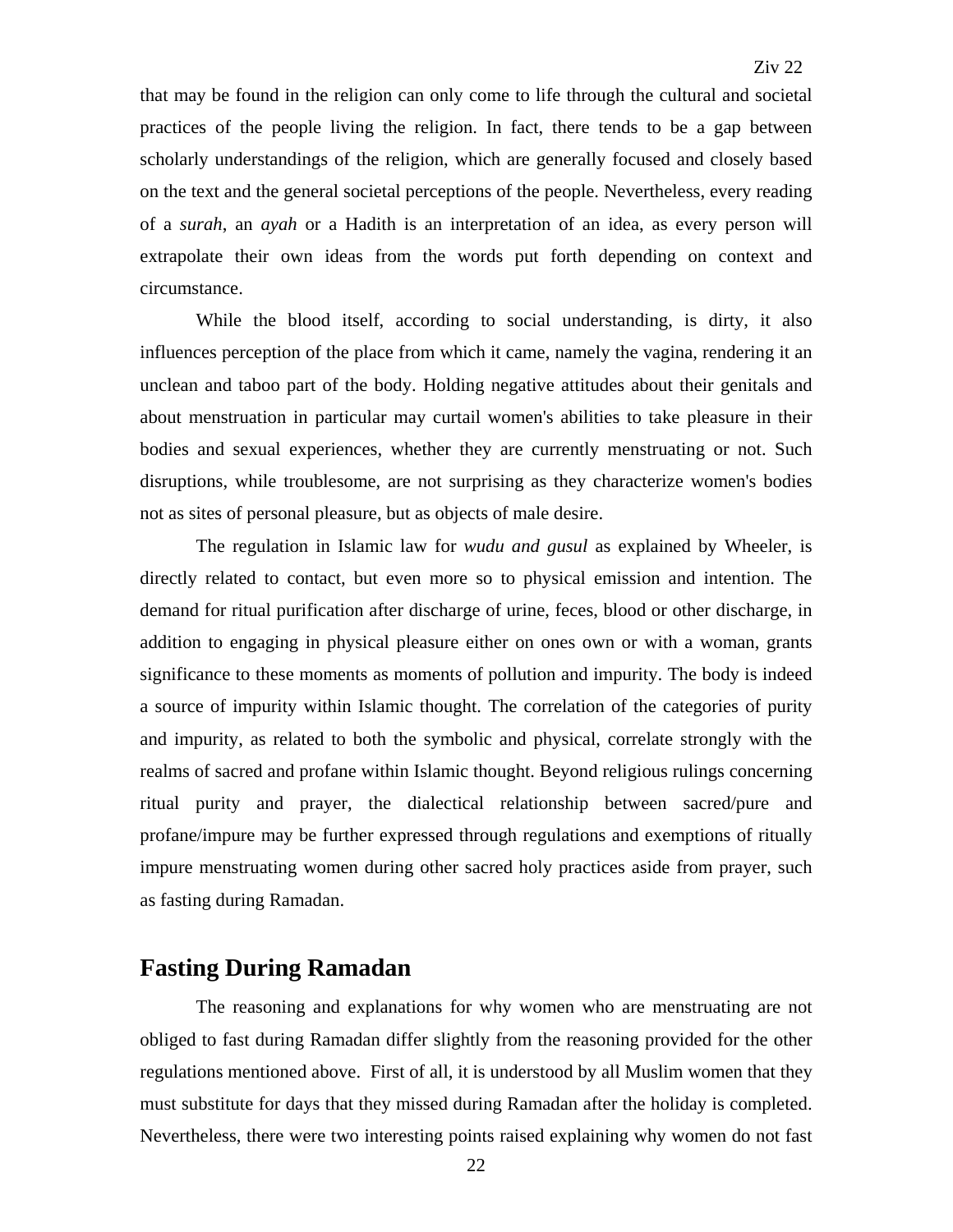during Ramadan. The more common response is one that explicitly implicates the way women see themselves in society, especially as compared to men. It was explained that Allah understood that women are weaker then men especially during their periods, and for this reason are excused for the week from fasting. Khawlah explained to me with certainty, "Women are not strong like men. Men can do physical work not like women."

 It was during this same discussion that Khawlah's best friend Fati gave her own interpretation as to why women do not fast while they are menstruating during Ramadan. Her reasoning is as follows: "Allah knows that it is difficult for women to fast for the whole month. He gave women permission not to pray or fast as a sign of mercy. Allah has forgiven us and provided us with a break."<sup>[29](#page-23-0)</sup> Fati's point is an interesting etymological one. The word for womb or uterus in Arabic is "*rahim*", which is derived from the same root for mercy "*rahma*", a key attribute of Allah within Islam. Fati and other women see menstruation and Allah's mercy as they relax and take breaks from the difficulties of fasting all month. Many women explained that they had no qualms about not fasting the whole month at once. Exemptions from fasting and some of the other religious rituals are viewed as an extension of God's consideration of women. It is as though abstention from prayer and fasting during a woman's menses is a divine acknowledgement of women's increased difficulty during that period. This notion that Allah is forgiving is a kind and tolerant idea that allows for a disparate understanding from the majority view of women's weakness.

 Although menstruation is still a shameful topic in certain realms, women like Fati have taken advantage of the personal space relegated to her through such religious restrictions. Fati's explanation challenged the perception of women being passive victims of an ideology that demeans them. While she is asserting her right as a woman within the context of Islam by carving out a space for her to relax, it is still something she is unable to put out to the public. Most girls admitted that while they are comfortable eating at home in front of family, some expressed the need to reserve themselves from their fathers or other male members of their households. Hanane elaborated, "It's a matter of respect for the father, because he is older, but also I just don't want him to know that I have my period."[30](#page-23-1) Khadija expressed deep shame, explaining that she would barely eat when she had her period during Ramadan. "Maybe I would take a date and some milk to the

<span id="page-23-0"></span><sup>29</sup> Fati. Personal Interview. 12 April 2006

<span id="page-23-1"></span><sup>30</sup> Hanane. Personal Interview. 26 April 2006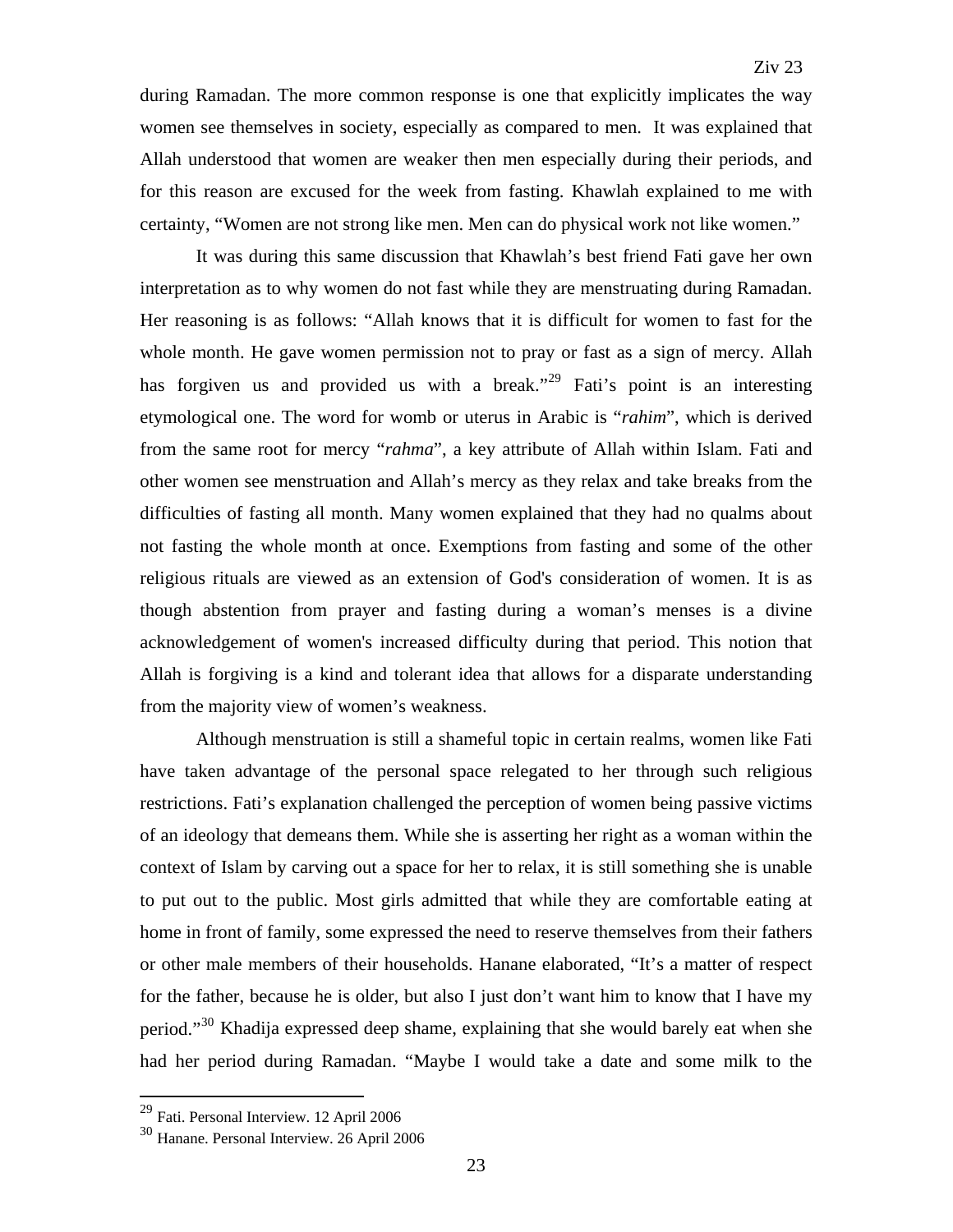bathroom and eat it privately," she confided in me. $31$  At the same time, other students explained that they were comfortable eating in front of their entire families, including their fathers and brothers. The act of eating in front of others for some of these women asserts a certain confidence in one's womanhood. Although women see their exemption from fasting as a compensatory sign of weakness, eating in front of male figures on Ramadan can be seen as a way to allow women to assert themselves and embrace their state of being a woman in her menstrual cycle if not in public, in front of their families.

 Yet the absoluteness with which women explained to me the difference between men and women's strength begs the question of women's treatment within and by society. Although many women are comfortable with feeling weaker then men simply because of the societal concepts of gender, it is still indicative of the way some women believe they should be regarded in society. It has been deduced by academics and past researchers that there is a tendency within Moroccan and Islamic culture to protect women. While it has been argued that Western thought has perceived such a concept to be degrading to women, as they are encouraged not to leave the house often, or encouraged to dress modestly, it is difficult to make the evaluation that men and women are equal, even morally, if they are distinctly separated into different hierarchical roles within society

<span id="page-24-0"></span><sup>&</sup>lt;sup>31</sup> Khadija. Personal Interview. 20 April 2006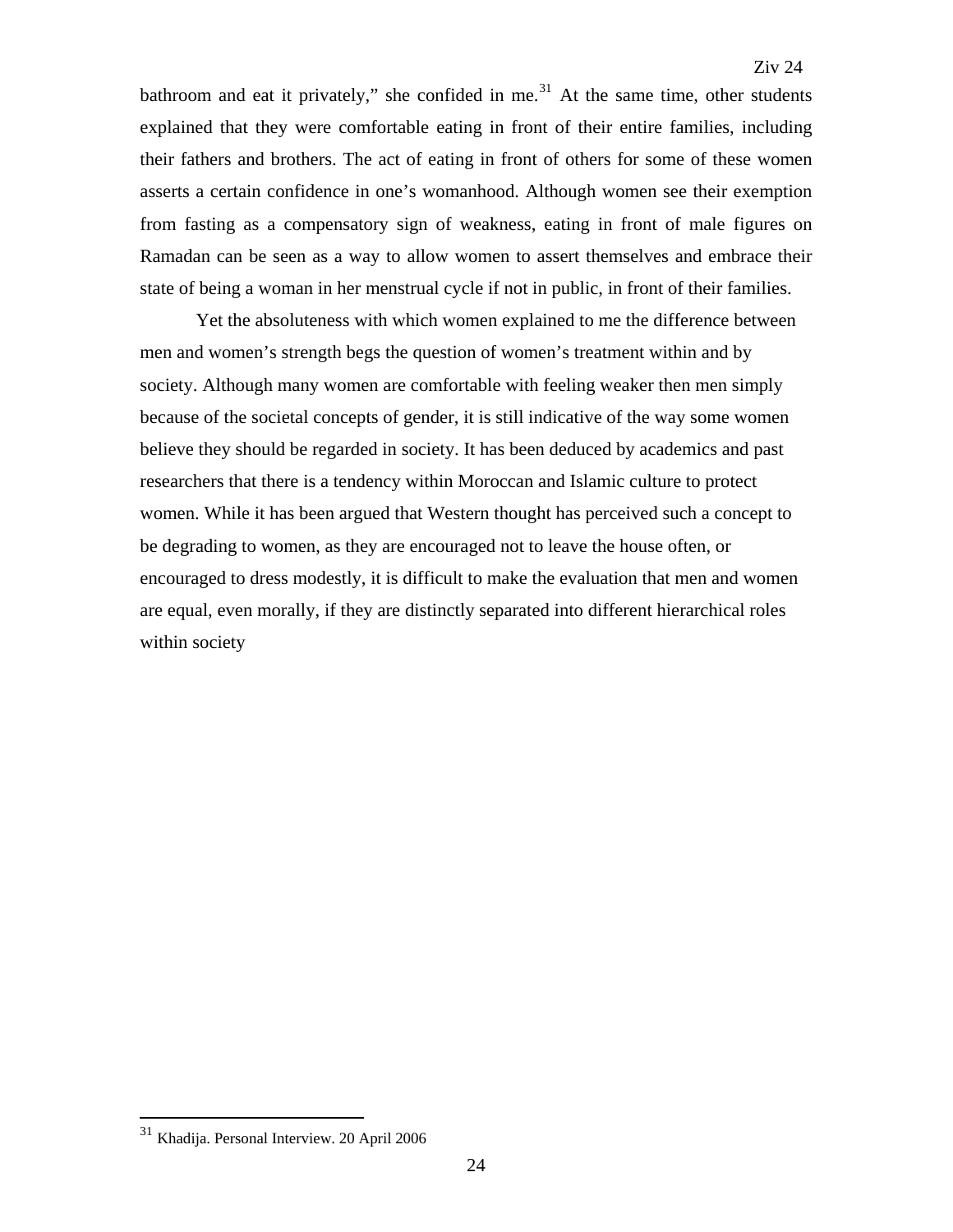#### *Adha*

The second point at which menstruation becomes significant in Islam is when it deals with the notion of health, for both of men and women. The notion of potential health danger was a common reason for the restriction against intercourse between a husband and wife during the women's menstrual cycle. One of the few verses in the Qur'an that discusses menstruation is found in the second Surah of Bakarah *ayah* 222, as it states:

> QuickTime™ and a TIFF (Uncompressed) decompressor are needed to see this picture.

The following are three different translations of this one verse:

#### **I**

**Abdullah Yusuf Ali**  They ask thee concerning women's courses. Say: They are a *hurt and a pollution*: So keep away from women in their courses, and do not approach them until they are clean. But when they have purified themselves, ye may approach them in any manner, time, or place ordained for you by God. For God loves those who turn to Him constantly and He loves those who keep themselves pure and clean.

#### **II Marmaduke William Pickthall**

They question thee (O Muhammad) concerning menstruation. Say: It is an *illness*, so let women alone at such times and go not in unto them till they are cleansed. And when they have purified themselves, then go in unto them as Allah hath enjoined upon you. Truly Allah loveth those who turn unto Him, and loveth those who have a care for cleanness.

**III** 

#### **M. T. Al-Hilali & M. M. Khan**

They ask you concerning menstruation. Say: that is an *Adha* (*a harmful thing for a husband to have a sexual intercourse with his wife while she is having her menses)*, therefore keep away from women during menses and go not unto them till they have purified (from menses and have taken a bath). And when they have purified themselves, then go in unto them as Allah has ordained for you (go in unto them in any manner as long as it is in their vagina). Truly, Allah loves those who turn unto Him in repentance and loves those who purify themselves (by taking a bath and cleaning and washing thoroughly their private parts, bodies, for their prayers, etc.).

The only verse in the Quran that discusses the notion of menstruation directly, with instruction, is an order for the *men* not to "come near them [women]." The Quran does not address women when discussing the issue of menstruation. There have been a number of discussions and debates as to the direct translation of this verse, especially in regards to the term *Adha*; different English translations of the Quran have provided different definitions of this term.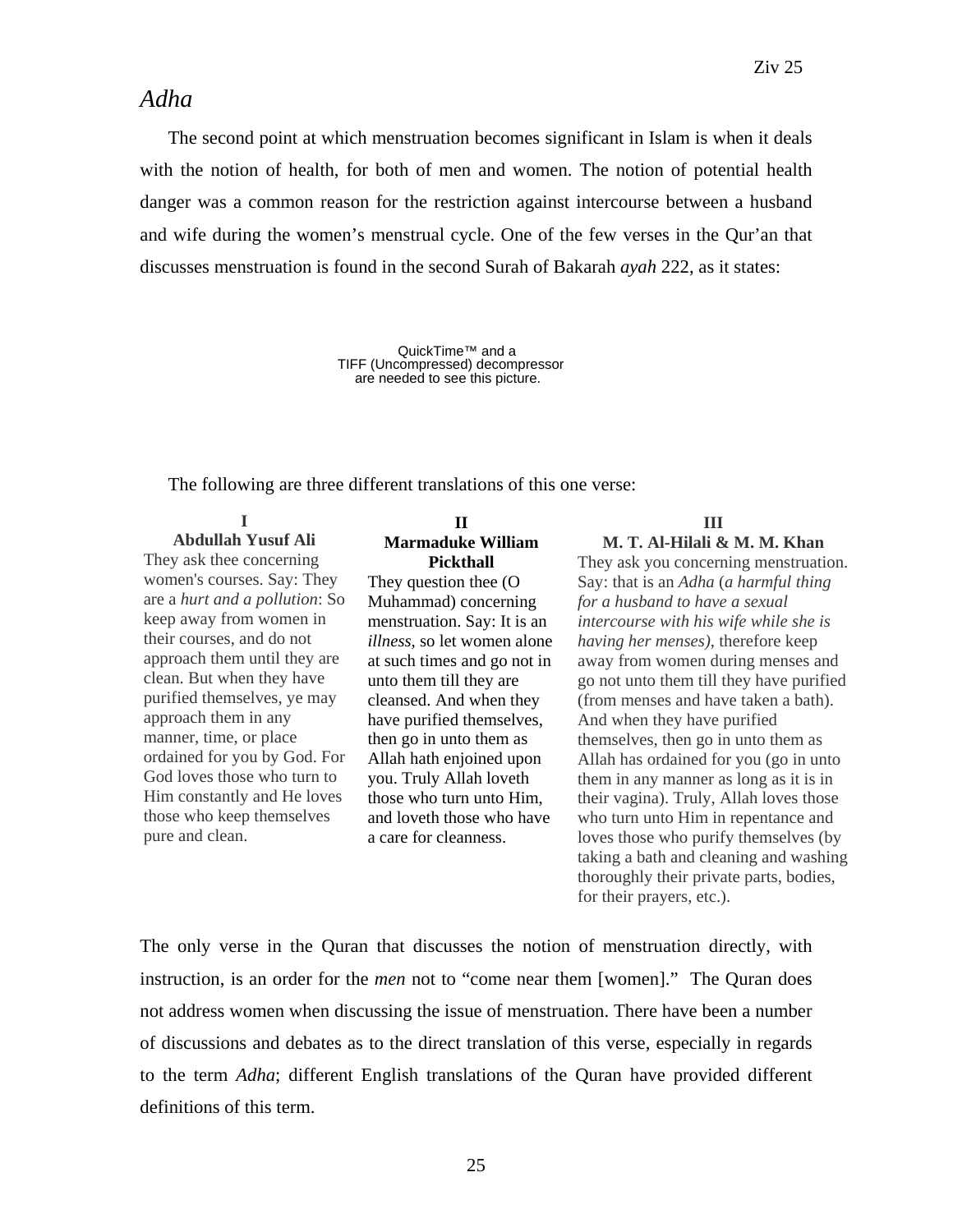Muhammad, the teacher of *Tarbiah Islamiah*, elucidated on this issue of *adha*, explained "*adha* is something *not good* for the health." He referenced "science" as having proven the physical health dangers for both men and women when having intercourse while the woman is in her menstrual cycle. This idea was articulated by most of the individuals I interviewed, both men and women. After explaining that a woman during her menstruation has no desire to be intimate with her husband or partner, it was generally agreed upon that it has been proven scientifically hazardous. Meryam explained as she demonstrated with hand gestures "it pushes up what needs to come out."<sup>[32](#page-26-0)</sup> Additionally, it was explained that such an activity could result in the man acquiring diseases and infections.

 The notions of *adha*, although mentioned in the Qur'an, were most often referenced as science in an effort to give credibility, authority and authenticity to their claims. Even when discussing *adha* as an Islamic notion expressed in the Qur'an, Said, an administrator at Dar al Hadith proudly explained, "Science is now starting to prove what the Qur'an has already stated."<sup>[33](#page-26-1)</sup> Said, like many of the individuals I interviewed, is approaching Islam and daily life from a strand of modernist Islam quite prevalent in urban Morocco, and in institutions like Dar al Hadith. Esposito, in his book Islam: The Straight Path, discusses the ways in which religion, specifically Islam, has been used as a tool of reaction against European imperialism, much like what existed in Morocco under French colonialism. Esposito describes Islamic modernism as an attempt to reinterpret Islamic sources while "assimilating Western ideas and institutions" such as western science.

 Modernist Islam attempts to emphasize Islam as a "progressive, dynamic, rational religion" that has the ability to generate a sense of "pride, identity and conviction that Islam is related to Modern life."<sup>[34](#page-26-2)</sup> Although such religious thinking is not monolithic in Morocco or even in Rabat, it is helpful in understanding the religious approaches to understanding and addressing issues like menstruation in urban Morocco. Said's response is exactly one of pride in the religion's relevance and accuracy to everyday modern life.

Specific Hadiths of leniency and tolerance for menstruating women have come to dominate the consciousness of modernist Muslims like Said. There are also Hadiths that

<sup>&</sup>lt;sup>32</sup> Meryam. Personal Interview. 12 April 2006

<span id="page-26-1"></span><span id="page-26-0"></span><sup>33</sup> Said. Personal Interview. 17 April 2006

<span id="page-26-2"></span> $34$  Esposito 156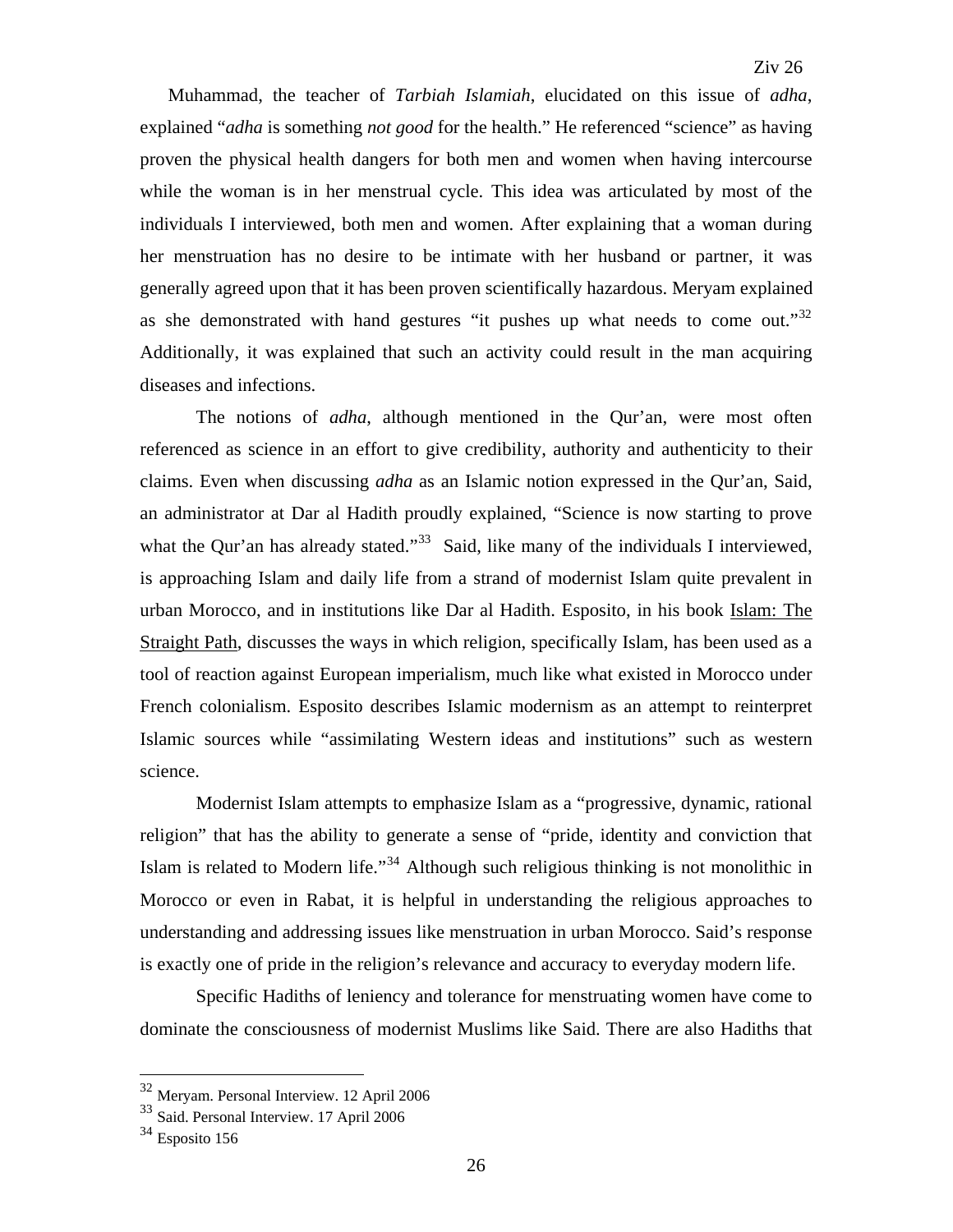are very specific, as they directly explain how men and women should come into contact with each other while a woman in menstruation. As it states, "tie over her drawers or skirt and then you may press over those."<sup>[35](#page-27-0)</sup> This Hadith is explicit in demonstrating that the regulation stated in the Qur'an is limited to direct contact only. It is the interpretation of the Hadiths that render the command in the Qur'an as a lenient one. For the verse in the Qur'an that speaks direct on the issue of female and male intimate relations during menstruation only states *la takaribuhun, or* "don't come near (get close to) them (feminine)." Nevertheless, the ideals presented in the Hadiths have so strongly seeped into the general consciousness of those who follow the religion. Therefore the tendency does not favor an extreme or literal interpretation of the verse. Such has been a common thread in the attempt to present Islam as a pragmatic and just religion.

#### **The Waiting Period (***al a'adha***)**

The last category of importance relates to the psychological state of a woman while she is in her menstrual cycle. Its relevance is found in a Hadith told to me by Si Muhammad on the subject of divorce. Rephrased, the story reads as follows: A man who lived during the time of the prophet wanted to divorce his wife while she was in her menstrual cycle. He asked the prophet about the divorce and was told to "wait till she purified herself from this and then wait another month till she purified herself again, at this point you can decide whether you want to divorce her or not." So, the story continued, the man listened to the prophet and in the end decided not to divorce his wife.  $36$ 

According the above-mentioned Hadith, a man must wait a month and a week before deciding to divorce his wife. The reasoning suggests that a woman finds herself in a different mental state while she is in her menstrual cycle. Thus, a woman's emotions and attitudes will differ depending on whether or not she is menstruating. Many women d agree and do feel that they are not exactly "themselves," while menstruating. As Khadija explained, "I hate having my period. It puts me in such a terrible mood." To assume that a woman is not in control of herself and her own emotional state, is a degrading assumption that makes women seem powerless against the nature of their own bodies.

<span id="page-27-0"></span><sup>35</sup> Maliki Ch. 33 #121

<span id="page-27-1"></span><sup>36</sup> Si Muhammad. Personal Interview 29 April 2006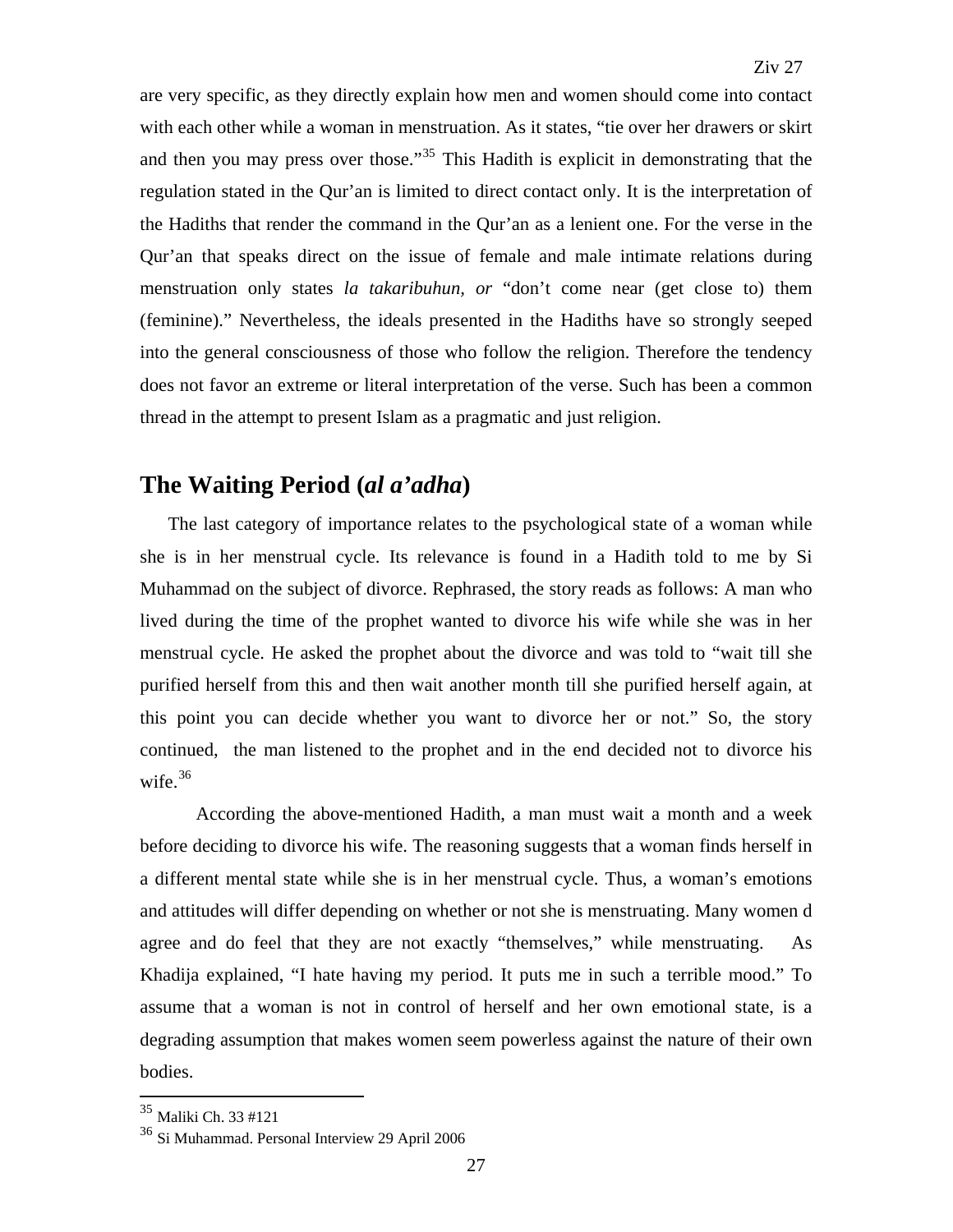Dr. Farida Zmaro elaborated a slightly different thought on the subject of divorce and *al a'adah*, yet her explanation related to the Qur'anic references to the relevance of menstruation to divorce. She never mentioned the notion of a woman's temperamental emotional state as being a point of consideration in Islam. Dr. Zmaro explained that there "must be a waiting period of 4 months and 10 day before agreeing to a divorce" so as to make sure that the woman is not pregnant.<sup>[37](#page-28-0)</sup> This notion is a reference to an ayah in Surat Bakrah that states, "Divorced women must wait, keeping themselves from men, three menstrual courses. It is unlawful for them…to hide what God has created in their wombs: in which case their husbands would do well to take them back, should they desire reconciliation."<sup>[38](#page-28-1)</sup> The quote is clear, as it explains that before a divorce may take place it is incumbent upon the couple to be assured that there will be no potential for complications.

 There is no definitive causality between the fact that the teacher who described the emotional state of a woman was male and the doctor who referenced the notion of caution around pregnancies was female. However, there are a variety of perspectives and emphases to be made on the issue even between these two individual interpretations. While the first idea does not stray too far from biological reality concerning the shift in women's hormones while they are in their menstrual cycle, to focus on the hormonal change as something beyond a woman's control is seen as demeaning to women. The second interpretation does seem to have a more practical focus, as it attempts to avoid complications and confusions.

#### **Irregularities (***Istihada***)**

 According to Islamic thought the minimum duration of a woman's menses is three days and its maximum is ten days. A day refers to a 24-hour period. Blood, which flows for less than three days and three nights, is not *haid* but is referred to as chronic blood discharge called *istihada* (flowing of blood out of the normal period). This happens on account of sme sickness. If blood flows for more than ten days and ten nights, then all those days beyond ten days will be regarded as chronic blood *istihada* or discharge. The example of *Istihada*, as presented by Si Muhammad, provides another example as to the tolerance and understanding of Islam. One Hadith from the Maliki tradition states:

<sup>37</sup> Zmaro, Farida. Personal Inerview. 27 April 2006

<span id="page-28-1"></span><span id="page-28-0"></span><sup>38</sup> 2:226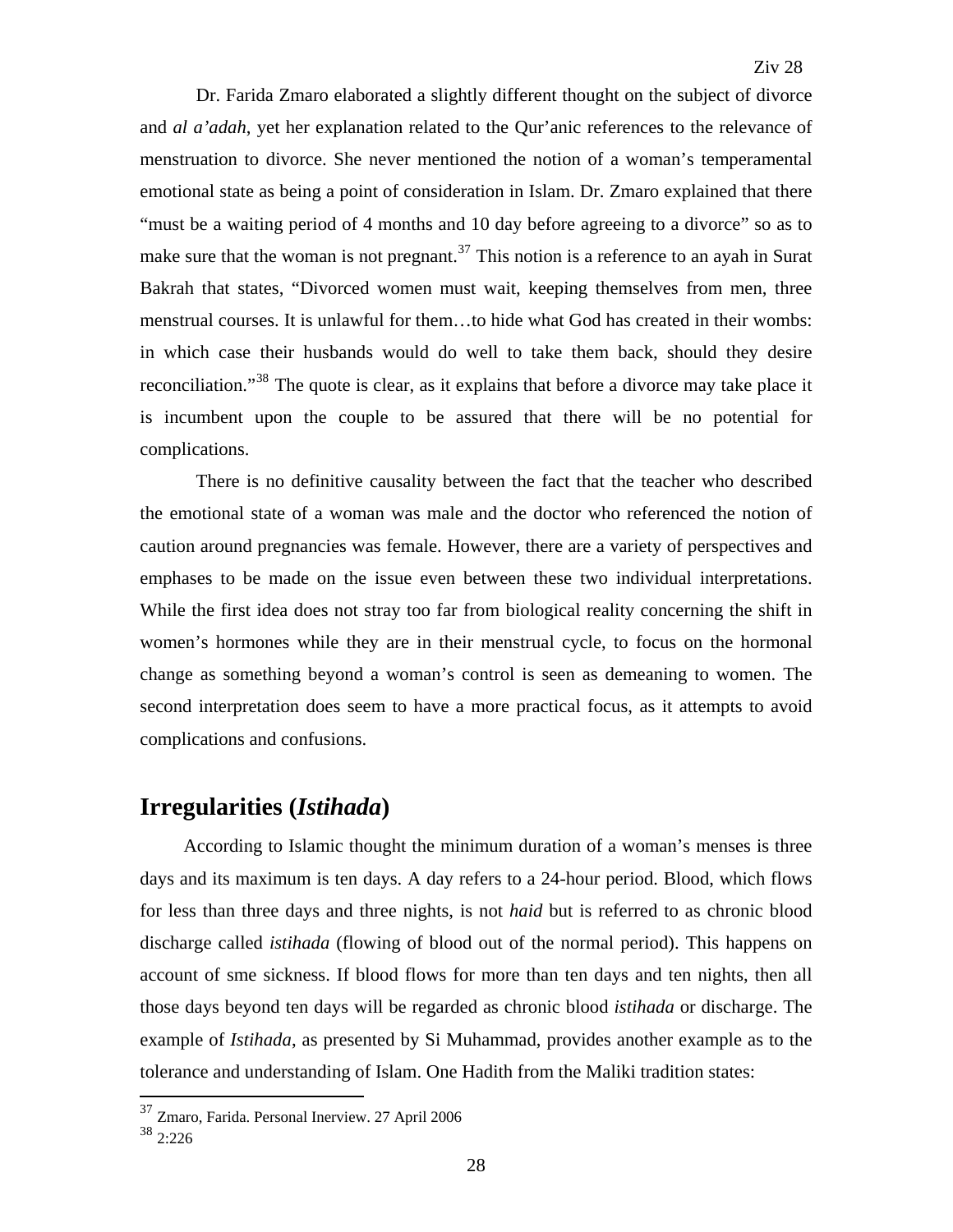Aisha, wife of the Prophet Allah (may peace be upon him), reported Fatimah daughter of Abi Hubaish having said: Apostle of Allah, I am not clean: shall I abandon prayers? The Messenger Allah (may peace be upon him) said that the blood was some nerve and was not menses. And when the days came when before the ailment, she used to menstruate, she should abandon prayer, and when the period ended, she should wash off the blood and say her prayers.<sup>[39](#page-29-0)</sup>

This Hadith is only one of 5 others that report similar circumstances and instructions for women who bleed beyond their regular period. Accordingly, the religious rulings of *istihada*, along with other issue relating to menstruation, are reflective of Islam's attempt to provide lenient and pragmatic rulings relative to other faith traditions like Judaism.

### **Virginity (al a'adriah)**

 Virginity in Islam is a form of purity. A girl is expected to remain a virgin until she is wed. Yet, virginity in different societies is defined according to different terms. It is unquestionable that in Morocco a woman's virginity is directly related to her hymen. Throughout childhood and adolescence girls are sometimes prohibited by their parents from engaging in any activities that might interfere with the integrity of the hymen, which is a small circular membrane at the opening of the vagina allowing the passage of menstrual flow. Buschra, a girl of 24 years, explained that her parents never allowed her to ride bicycles because they were afraid that it would affect the status of her virginity.<sup>[40](#page-29-1)</sup> The opening is very narrow and is torn when penetration occurs, as in sexual intercourse. This is occasionally accompanied by bleeding. Such blood loss has been required in some cultures to prove that the woman is a virgin at marriage so a blood-stained cloth would be given to the groom's family on the wedding night to verify the bride's pure state. If a woman did not bleed, the repercussions could be severe. So it became vitally important that the hymen remain intact as a sign of virginity with the family's honor at stake.

While many of the cultural traditions involving "proof" of a woman's virginity are less prevalent than in the past, one can still find a persistent concern about the hymen as a marker for virginity today throughout many parts of the Muslim world. It is for this very reason that Moroccan girls do not use tampons; for fear that insertion of the cotton may break or tear the hymen. One girl, who requested not to be named, explained that she hid

1

<span id="page-29-0"></span><sup>39</sup> Maliki Ch. 36 #131

<span id="page-29-1"></span><sup>40</sup> Buschra. Personal Interview. 11 April 2006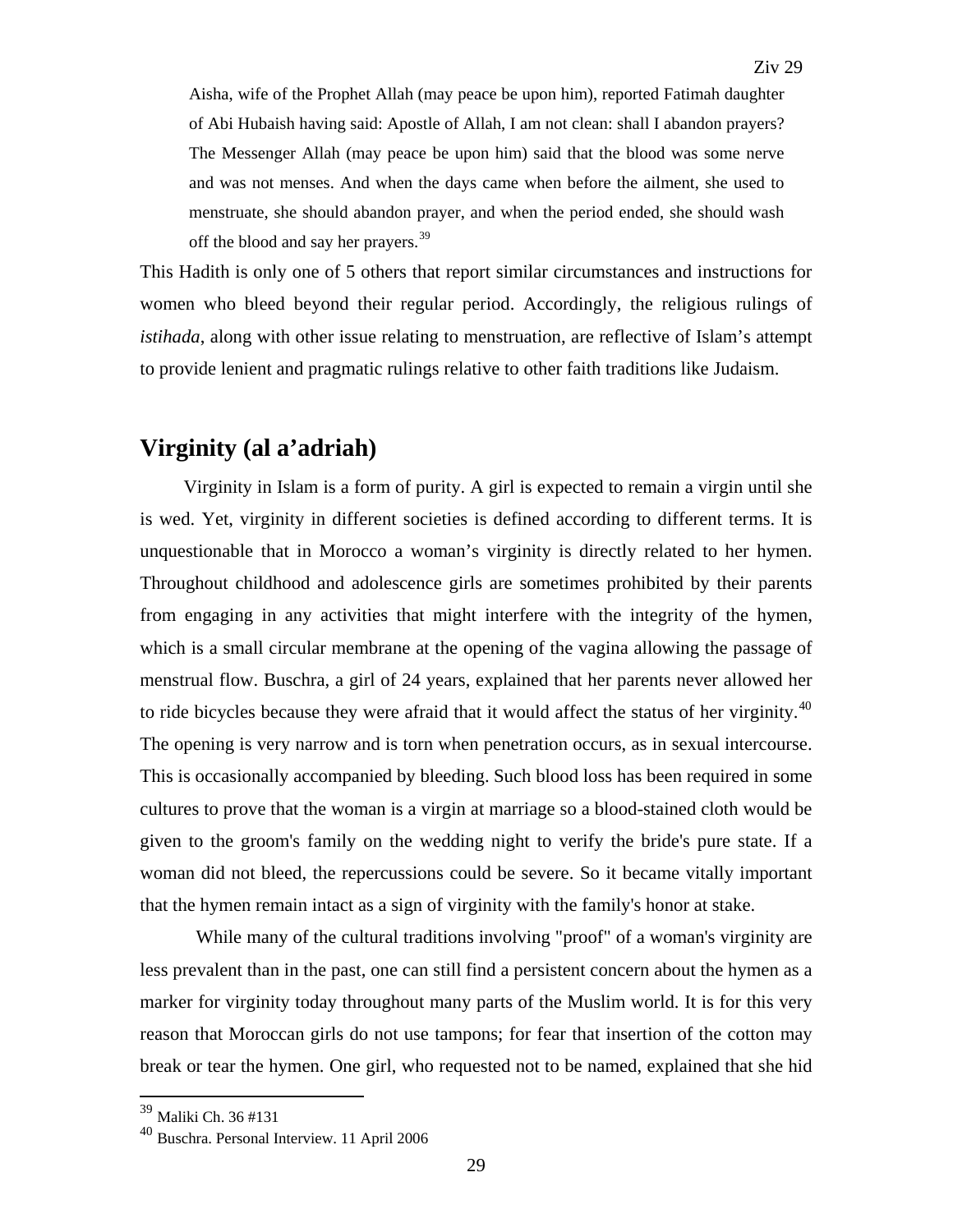her menstruation from her mother because she was nervous she had done something wrong to loose her virginity. She said "my mother had warned me time and time again about virginity and the importance of staying pure. I was afraid that she might think that I lost my virginity if she knew I was bleeding." It is for reasons like this that education becomes exceedingly important, because there can be many misunderstandings as to what is happening in a women's body when she is menstruating. It is also important that girls not live in a constant state of fear of possibly damaging or hurting their virginity.

### **Conclusion**

Conceptions of the sacred and the pure are enhanced by the practice of rituals and education on issues like menstruation. Morocco, as a country, has lent itself to a more moderate approach to religion and education. In its attempt to create nationalistic and religious pride while also suiting itself up for global politics and economics, the country has been emphasizing and advocating a tolerant and pragmatic understanding of religion. It is precisely this Islam that has influenced urban Moroccan society to disregard the significance of cultural ritual and adapt a very practical and physical understanding of menstruation.

Nevertheless, it is clear that assumptions and even lack of performance of religious rituals, in itself provides deeper meaning and understanding for Moroccan Muslim women. Young female students of Rabat are not like their mothers or their grandmothers. Most of them are looking to experience a life outside of the limitations of their home. Yet, societal restrictions and diminution of women that is manifested through girls' understandings of their bodies and womanhood have left these young women in a state of limbo between these somewhat competing worlds of pragmatic Islam and a relatively more restrictive society. Yet by embracing those different aspects of women's life in Islam, female students in Rabat have managed to reclaim and redefine what it means to a woman. Yet, as these young women begin to find their voice in their own interpretations of religion and menstruation, education, both in schools and homes is key to have a greater and more extensive impact on the society.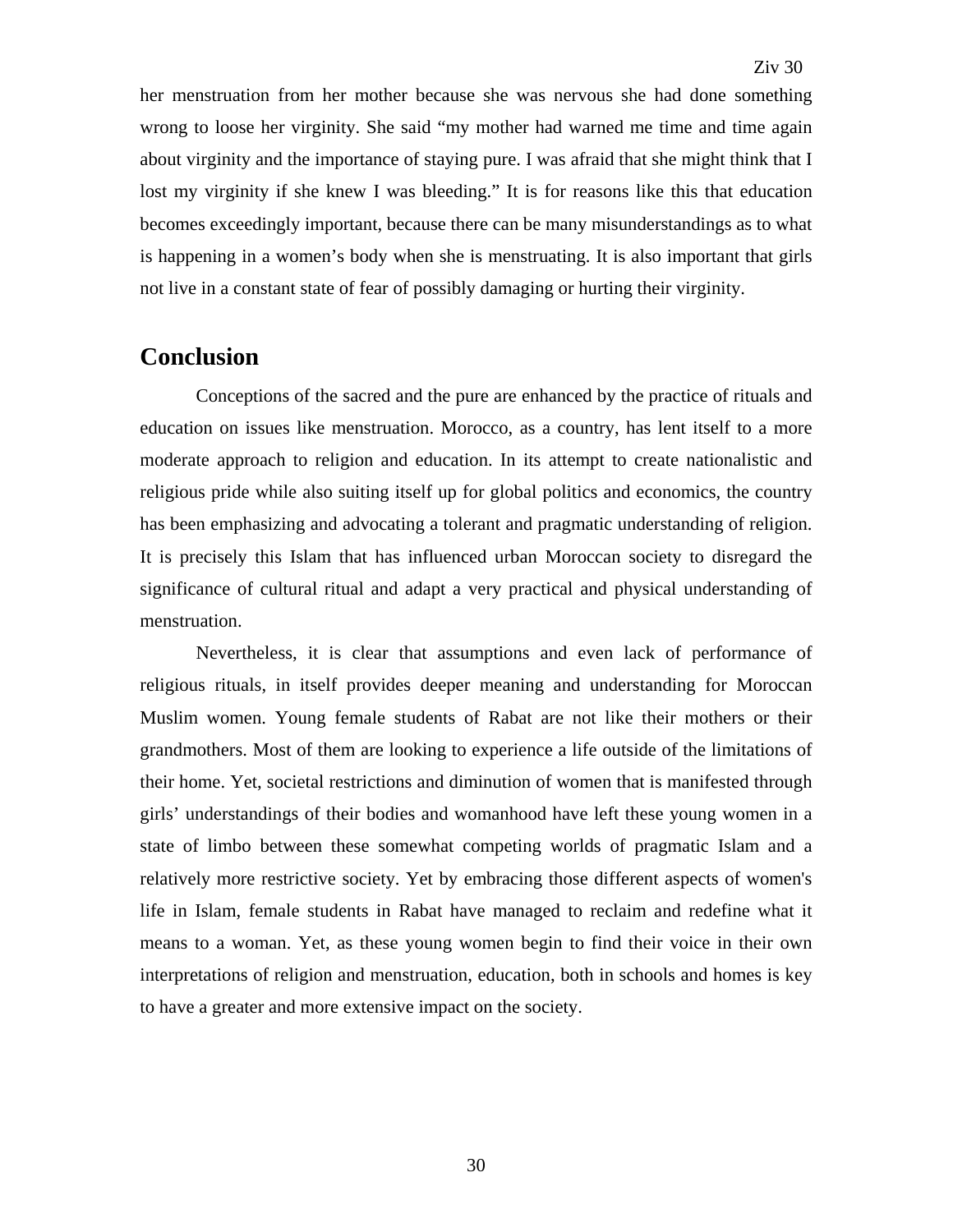### **Implications**

Academics have frequently focused on the concepts of ritual purity within Judaism, Christianity, as well as other tribes and ethnicities in the Far East and other parts of the world. While there is much religious literature and discussion about menstruation and purity within Islam, there is far less academic literature pertaining to the subject. This paper was an anthropological and sociological attempt at assessing the impact of religious thought and education on societies and on women's perception of menstruation through rituals. The following research hopes to encourage more discussion and debate, while raising awareness among the youth at the significance of menstruation and perception of women in society. Mothers, fathers and other role models should learn to take on the open approach to all issues, as it advocated in the proverb "*La ahhaia fi din*" and talk openly with their children about issues of puberty, menstruation and sexual development, to assure positive reinforcement as children grow and develop into young adults and beyond. While religion has the possibility to infiltrate negative ideas and perceptions about such topics, making them appear taboo, it is clear from the above research that religion in Rabat has actually created a productive space for education and discussion of subjects that by societal and cultural standards may seem taboo.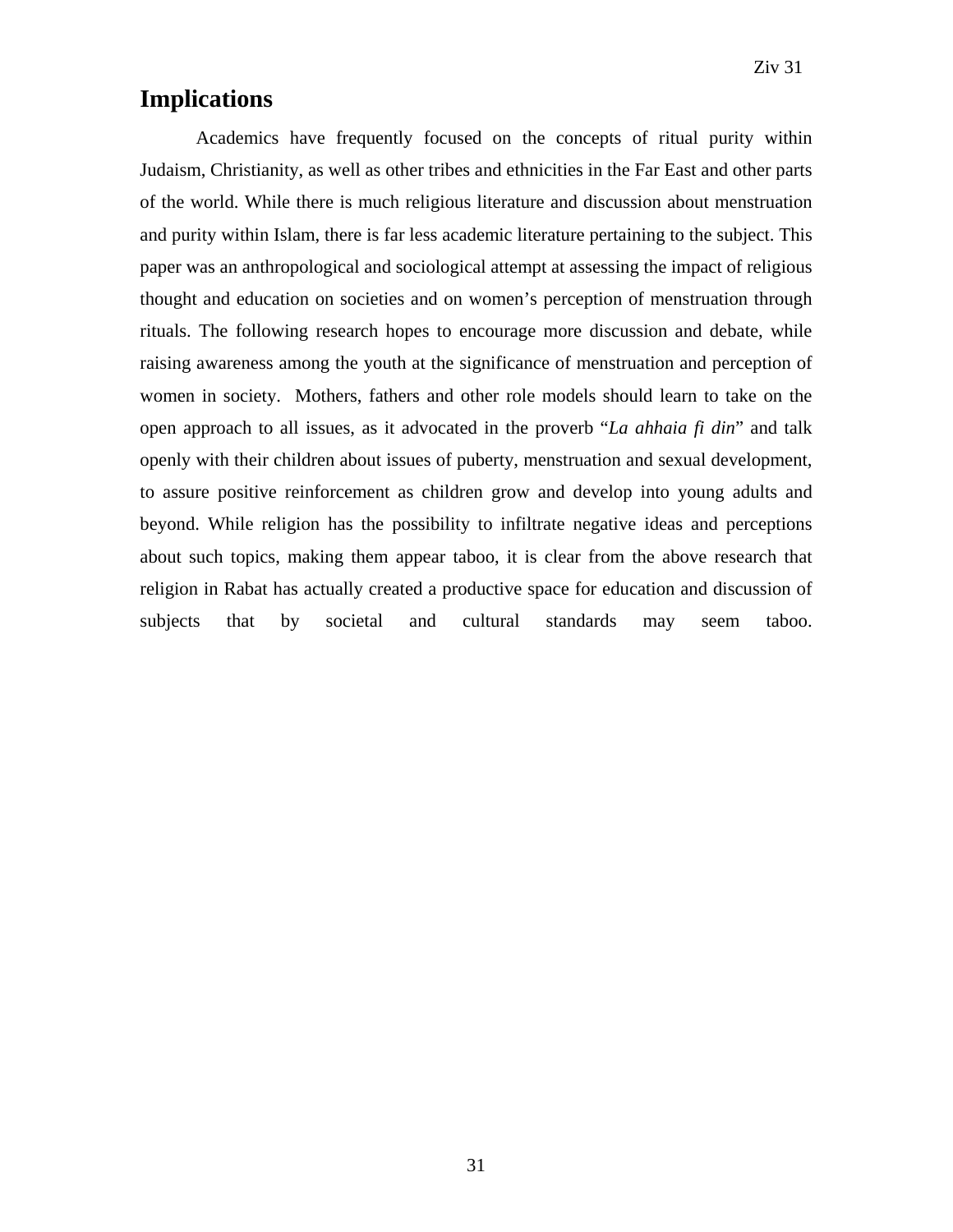#### **Interview Questions for Women**

- 1. Background questions, Name, age, occupation, family makeup etc.
- 2. Do you remember the first time you got your period? How did you feel? Were you prepared? Did you tell anyone? Who?
- 3. How do you feel when you have your period?
- 4. How did you learn about menstruation? Did you study it in school? In what class?
- 5. What do you use when you have your period? Always? Cloth? Tampons? Why or why not? Who purchases supplies when you need?
- 6. What changes when you have your period? Religious practices etc? Why?
- 7. Who do you feel comfortable eating in front of when you are not fasting during Ramadan?
- 8. Who do you talk to if you ever have any questions or need advice about matters related to menstruation and religion?
- 9. What do you do when your period has ended and you want to return to your usual practices?
- 10. Will you talk to your children about menstruation outside of the education they may receive at school? How will you talk to them about it? What would you tell them?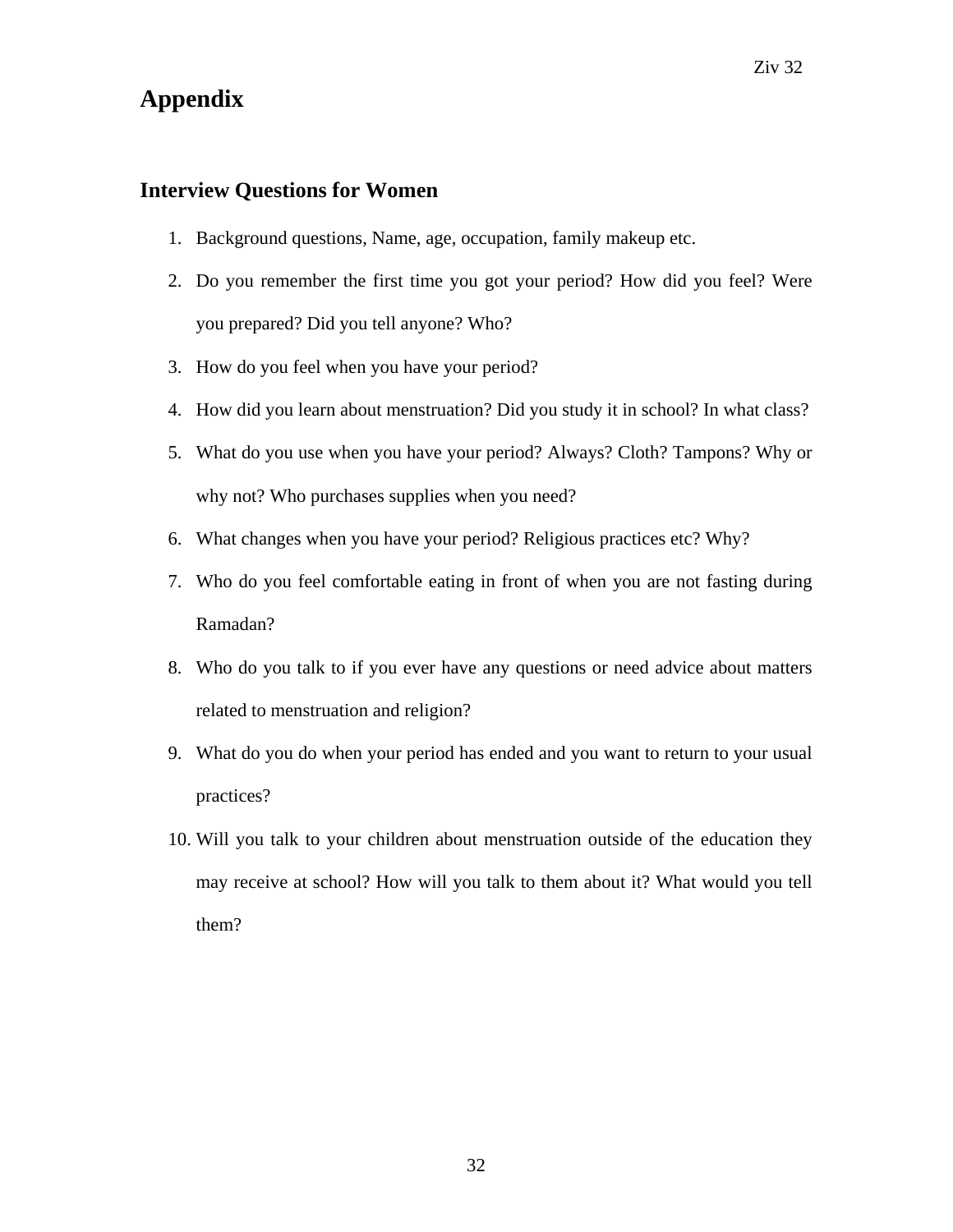## **Interviewees**

| <b>Name</b>            | Date of<br><b>Interview</b> | <b>Location</b> | Education                                            | Age       | Occupation                                    | Family                                                         |
|------------------------|-----------------------------|-----------------|------------------------------------------------------|-----------|-----------------------------------------------|----------------------------------------------------------------|
| Bouschra               | 4.1.06                      | Loutichina      | College graduate                                     | 28        | Arabic Teacher<br>and Program<br>coordinator  | unknown                                                        |
| Tijenia                | 4.2.06                      | Loutichina      | None                                                 | 34        | Rabat Bait                                    | 3 girls and grandmother                                        |
| Rashida                | 4.3.06                      | Loutichina      | None                                                 | 24        | Rabat Bait                                    | Husband                                                        |
| Faticha                | 4.4.06                      | Loutichina      | None                                                 | 26        | None                                          | Mother, Grandmother, Father, 2<br>younger sisters              |
| Khawla                 | 4.7.06                      | Rabat           | In first year of<br>college                          | 19        | Student                                       | Mother, father, younger sister and<br>younger brother          |
| Fati                   | 4.9.06                      | Rabat           | In first year of<br>college                          | 19        | Student                                       | Mother, Father, younger sister                                 |
| Najat                  | 4.10.06                     | Rabat           | High school<br>education                             | 38        | Ministry of the<br>Interior                   | Father, two sons                                               |
| Bouchra                | 4.11.06                     | Rabat           | Last year of<br>college                              | 24        | Student                                       | Mother Father, brother and sister                              |
| Sanea                  | 4.11.06                     | Rabat           | College Graduate                                     | 25        | Student                                       | Mother, father, two sisters                                    |
| Meryam                 | 4.12.06                     | Rabat           | Last year of High<br>school                          | 20        | Student                                       | Mother, Father, two older brothers,<br>and one younger brother |
| Fati                   | 4.12.06                     | Rabat           | Last year of high<br>school                          | 19        | Student                                       | unknown                                                        |
| <b>Buschra</b>         | 4.16.06                     | Rabat           | Second year of<br>college                            | 22        | Student                                       | Mother, father, two older sisters<br>and a younger brother     |
| Saida                  | 4.23.06                     | Rabat           | Last year of high<br>school                          | 19        | Student                                       | Mother, Father, two older sisters                              |
| Amina                  | 4.25.06                     | Rabat           | Last year of high<br>school                          | 21        | Student                                       | Mother, Father, Grandmother,<br>younger brother and sister     |
| Naima                  | 4.25.06                     | Rabat           | Last year of high<br>school                          | 20        | Student                                       | unknown                                                        |
| Fatima                 | 4.26.06                     | Sale            | Last year of high<br>school                          | 18        | Student                                       | Mother, Father, 5 sisters and 3<br>brothers                    |
| Hanane                 | 4.26.06                     | Rabat           | Last year of high<br>school                          | 22        | Student                                       | Mother, Father, oldest of two<br>brothers                      |
| Asmaa                  | 4.25.06                     | Rabat           | Last year of High<br>school                          | 20        | Student                                       | Mother, Father, older and younger<br>brother                   |
| Khadija                | 4.20.06                     | Rabat           | Working towards<br>a doctorate in<br>Islamic studies | 29        | Student                                       | Married                                                        |
| Amina                  | 4.20.06                     | Rabat           | Working towards<br>a masters                         | 36        | Student                                       | Not married                                                    |
| Khadija                | 4.20.06                     | Rabat           | University<br>Degree                                 | 34        | Student                                       | Not married                                                    |
| Si Muhammad            | 4.26.06                     | Rabat           | University<br>Degree                                 | 35        | Tarbiah<br>Islamiah<br>Teacher                | Not married                                                    |
| Dr. Farida<br>Zmaro    | 4.27.06                     | Rabat           | Doctorate from<br>Dar al Hadith                      | 38        | Teacher at Dar<br>al Hadith                   | N/A                                                            |
| Amine                  | 4.11.06                     | Rabat           | Third year of<br>college                             | 21        | Student                                       | Mother, Grandfather and younger<br>brother                     |
| Said                   | 4.17.06                     | Rabat           | Degree in<br>International<br>Relations              | 30        | Administrator at<br>Dar Hadith Al-<br>Hasania | Engaged                                                        |
| Dr. Laarbi<br>Billouch | 4.14.06                     | Rabat           | College Degree                                       | $\rm N/A$ | Ministry of<br>Religion                       | N/A                                                            |